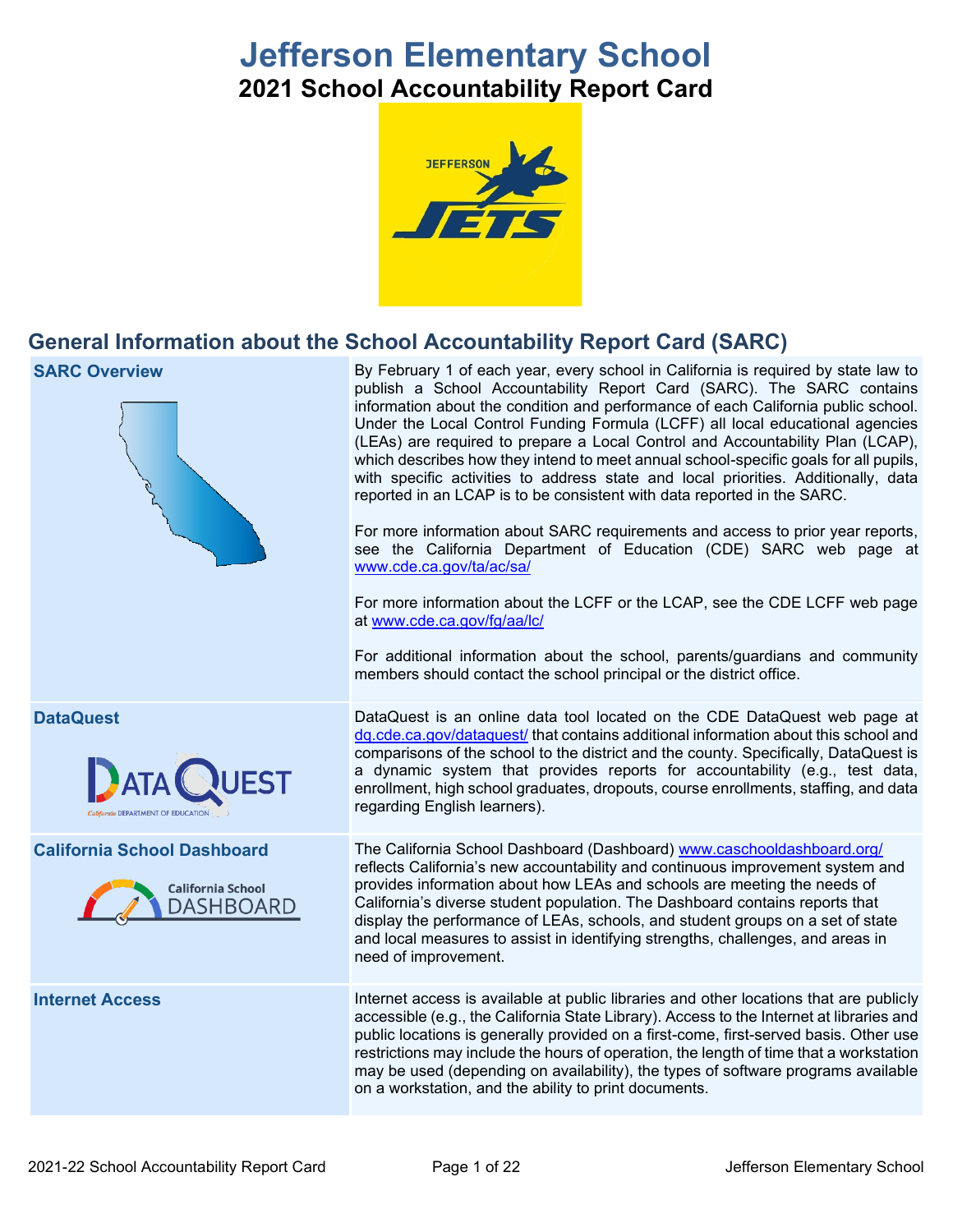## **2021-22 School Contact Information**

| <b>School Name</b>                       | Jefferson Elementary School  |
|------------------------------------------|------------------------------|
| <b>Street</b>                            | 1037 E. Duff Avenue          |
| City, State, Zip                         | Reedley, CA 93654            |
| <b>Phone Number</b>                      | (559) 305-7230               |
| <b>Principal</b>                         | Patricia Ledesma             |
| <b>Email Address</b>                     | ledesma-p@kcusd.com          |
| <b>School Website</b>                    | https://jefferson.kcusd.com/ |
| <b>County-District-School (CDS) Code</b> | 10622656006787               |

| 2021-22 District Contact Information |                                            |  |  |  |
|--------------------------------------|--------------------------------------------|--|--|--|
| <b>District Name</b>                 | Kings Canyon Joint Unified School District |  |  |  |
| <b>Phone Number</b>                  | 559.305.7010                               |  |  |  |
| Superintendent                       | John Campbell                              |  |  |  |
| <b>Email Address</b>                 | guzman-j@kcusd.com                         |  |  |  |
| <b>District Website Address</b>      | https://www.kcusd.com/                     |  |  |  |

### **2021-22 School Overview**

Jefferson School is located in the city of Reedley, California, and is one of seven K-5 schools in the Kings Canyon Unified School District. Jefferson serves approximately 390 students from transitional kindergarten through grade five. A total of 37 employees (22 certificated staff and 16 classified staff) serve the needs of students at Jefferson School.

The school provides a safe and nurturing environment that fosters the academic, social, and emotional development of every child. Jefferson has high expectations for academics and behavior that are communicated to students, parents, and staff. School personnel and students' families work together to help students achieve these high standards. All staff members believe that positive reinforcement promotes learning.

The school provides an after-school program for its students daily. An adult education program provides several classes for the parent community as well. Jefferson School has also been closely involved with the community through the YMAP program.

#### **Mission Statement**:

Jefferson School is a place where:

Children's individual worth will be recognized.

Children's needs will receive the highest priority.

Children have equal opportunities to learn.

Children will be expected to behave and achieve at their highest level of potential.

Children's teachers and support staff will be committed to providing quality education.

Children's environment will be safe and conducive to learning.

Children's parents will be involved in planning can carrying out the school program.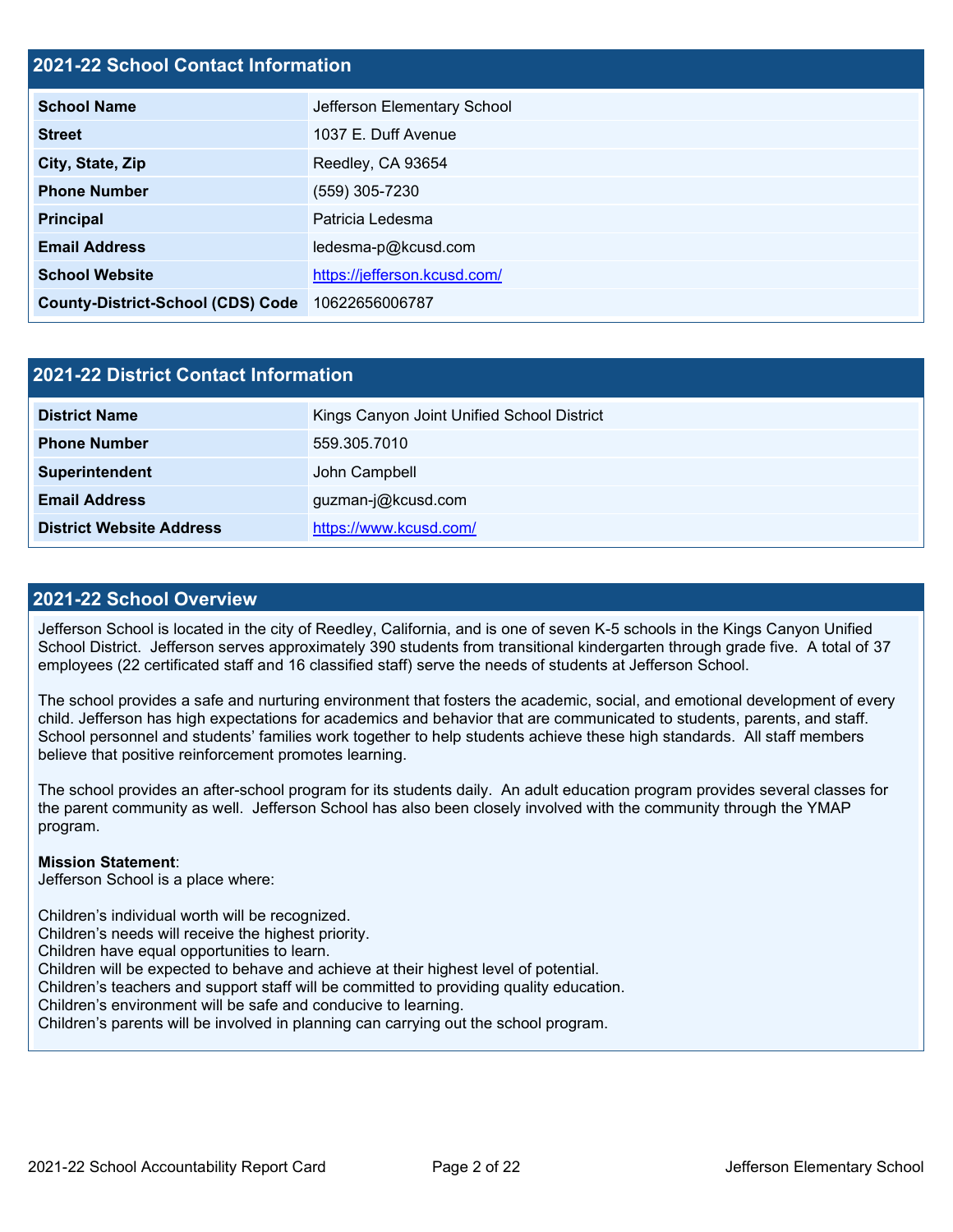## **About this School**

| 2020-21 Student Enrollment by Grade Level |                           |  |  |  |
|-------------------------------------------|---------------------------|--|--|--|
| <b>Grade Level</b>                        | <b>Number of Students</b> |  |  |  |
| Kindergarten                              | 89                        |  |  |  |
| Grade 1                                   | 53                        |  |  |  |
| Grade 2                                   | 54                        |  |  |  |
| Grade 3                                   | 55                        |  |  |  |
| Grade 4                                   | 78                        |  |  |  |
| Grade 5                                   | 62                        |  |  |  |
| <b>Total Enrollment</b>                   | 391                       |  |  |  |

## **2020-21 Student Enrollment by Student Group**

| <b>Student Group</b>                   | <b>Percent of Total Enrollment</b> |
|----------------------------------------|------------------------------------|
|                                        |                                    |
| <b>Asian</b>                           | 0.3                                |
| <b>Filipino</b>                        | 0.3                                |
| <b>Hispanic or Latino</b>              | 96.9                               |
| <b>Two or More Races</b>               | 0.5                                |
| <b>White</b>                           | 2                                  |
| <b>English Learners</b>                | 58.8                               |
| <b>Foster Youth</b>                    | 0.8                                |
| <b>Socioeconomically Disadvantaged</b> | 97.2                               |
| <b>Students with Disabilities</b>      | 10.7                               |

## **A. Conditions of Learning State Priority: Basic**

The SARC provides the following information relevant to the State priority: Basic (Priority 1):

- Degree to which teachers are appropriately assigned and fully credentialed in the subject area and for the pupils they are teaching;
- Pupils have access to standards-aligned instructional materials; and
- School facilities are maintained in good repair

Note: For more information refer to the Updated Teacher Equity Definitions web page at<https://www.cde.ca.gov/pd/ee/teacherequitydefinitions.asp>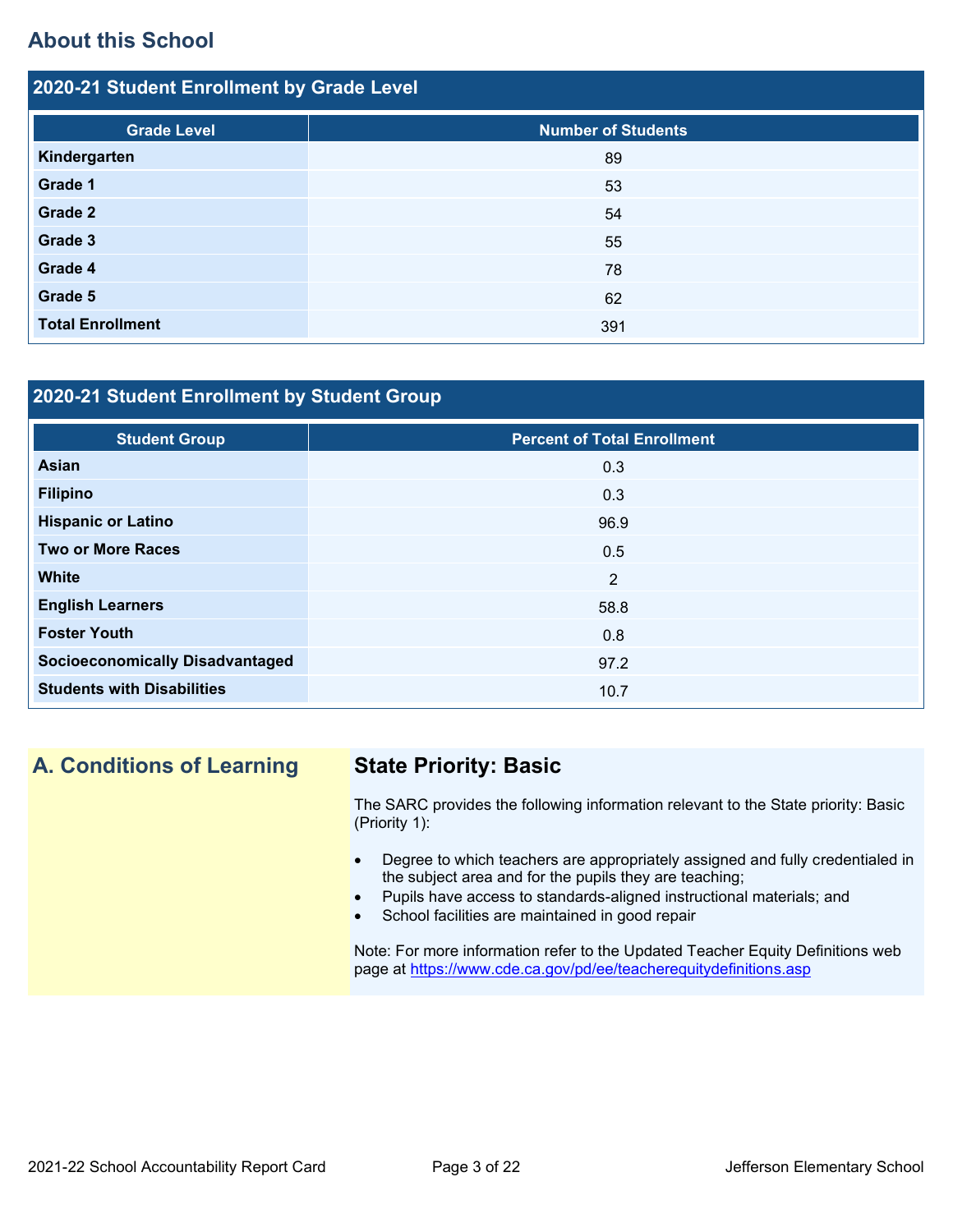| <b>2019-20 Teacher Preparation and Placement</b>                                                |         |  |  |  |
|-------------------------------------------------------------------------------------------------|---------|--|--|--|
| <b>Authorization/Assignment</b>                                                                 | 2019-20 |  |  |  |
| Fully (Preliminary or Clear) Credentialed for Subject and Student Placement (properly assigned) |         |  |  |  |
| <b>Intern Credential Holders Properly Assigned</b>                                              |         |  |  |  |
| Teachers Without Credentials and Misassignments ("ineffective" under ESSA)                      |         |  |  |  |
| Credentialed Teachers Assigned Out-of-Field ("out-of-field" under ESSA)                         |         |  |  |  |
| <b>Unknown</b>                                                                                  |         |  |  |  |
| <b>Total Teaching Positions</b>                                                                 |         |  |  |  |

Note: The data in this table is based on Full Time Equivalent (FTE) status. One FTE equals one staff member working full time; one FTE could also represent two staff members who each work 50 percent of full time. Additionally, an assignment is defined as a position that an educator is assigned to based on setting, subject, and grade level. An authorization is defined as the services that an educator is authorized to provide to students.

# **2019-20 Teachers Without Credentials and Misassignments (considered "ineffective" under ESSA) Authorization/Assignment 2019-20 Permits and Waivers Misassignments Vacant Positions Total Teachers Without Credentials and Misassignments**

| 2019-20 Credentialed Teachers Assigned Out-of-Field (considered "out-of-field" under ESSA) |         |  |  |  |
|--------------------------------------------------------------------------------------------|---------|--|--|--|
| <b>Indicator</b>                                                                           | 2019-20 |  |  |  |
| Credentialed Teachers Authorized on a Permit or Waiver                                     |         |  |  |  |
| <b>Local Assignment Options</b>                                                            |         |  |  |  |
| <b>Total Out-of-Field Teachers</b>                                                         |         |  |  |  |

| 2019-20 Class Assignments                                                                                                                           |         |
|-----------------------------------------------------------------------------------------------------------------------------------------------------|---------|
| <b>Indicator</b>                                                                                                                                    | 2019-20 |
| <b>Misassignments for English Learners</b><br>(a percentage of all the classes with English learners taught by teachers that are misassigned)       |         |
| No credential, permit or authorization to teach<br>(a percentage of all the classes taught by teachers with no record of an authorization to teach) |         |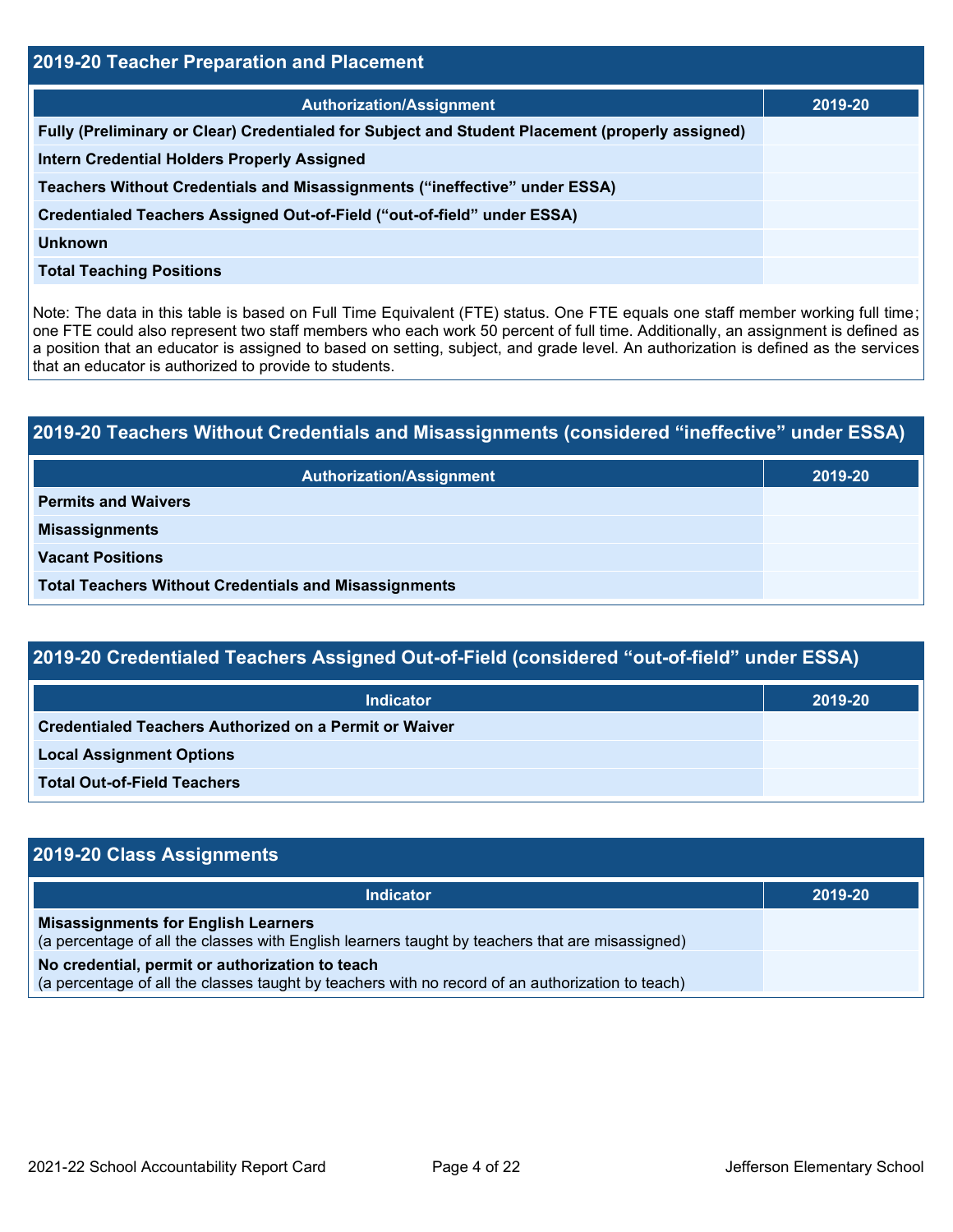## **2021-22 Quality, Currency, Availability of Textbooks and Other Instructional Materials**

A district textbook adoption committee is established for the process of textbook adoption. Each school site or grade level is represented on each textbook adoption committee. At Jefferson Elementary school there are sufficient textbooks and instructional materials for each of the core content areas. Each pupil, including English Learners, have access to district adopted texts, workbooks, or other supplemental instructional materials to use in class and to take home.

#### **Year and month in which the data were collected** August 2021

| <b>Subject</b>                                         | Textbooks and Other Instructional Materials/year of<br><b>Adoption</b> | <b>From</b><br><b>Most</b><br><b>Recent</b><br><b>Adoption</b> | <b>Percent</b><br><b>Students</b><br><b>Lacking Own</b><br><b>Assigned</b><br><b>Copy</b> |
|--------------------------------------------------------|------------------------------------------------------------------------|----------------------------------------------------------------|-------------------------------------------------------------------------------------------|
| <b>Reading/Language Arts</b>                           | Grades TK-5th: Engage New York (June 2014)                             | Yes                                                            | 0%                                                                                        |
| <b>Mathematics</b>                                     | Grades TK-5th: Engage New York (June 2014)                             | <b>Yes</b>                                                     | $0\%$                                                                                     |
| <b>Science</b>                                         | Grade K - 5: Amplify Science, 2020                                     | <b>Yes</b>                                                     | 0%                                                                                        |
| <b>History-Social Science</b>                          | Scott Foresman, It's Revolutionary, 2005 edition                       | <b>Yes</b>                                                     | 0%                                                                                        |
| <b>Foreign Language</b>                                | <b>NA</b>                                                              |                                                                | <b>NA</b>                                                                                 |
| <b>Health</b>                                          | <b>NA</b>                                                              |                                                                | <b>NA</b>                                                                                 |
| <b>Visual and Performing Arts</b>                      | N/A                                                                    |                                                                | <b>NA</b>                                                                                 |
| <b>Science Laboratory Equipment</b><br>$(grades 9-12)$ | N/A                                                                    |                                                                | <b>NA</b>                                                                                 |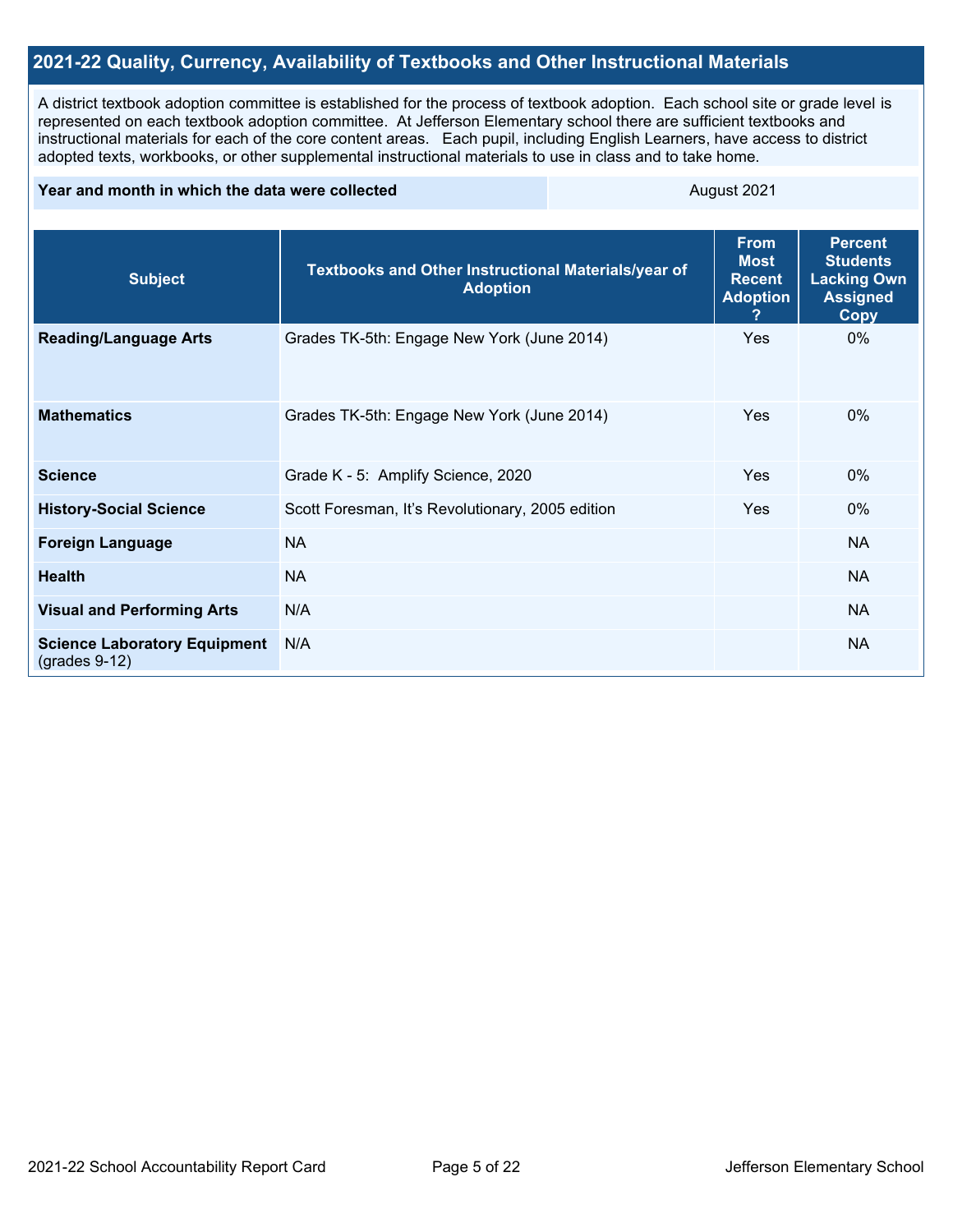## **School Facility Conditions and Planned Improvements**

The district takes great efforts to ensure that all schools are clean, safe, and functional. To assist in this effort, the district uses a facility survey instrument developed by the State of California Office of Public School Construction. The results of this survey are available at the KCUSD Business Office.

Jefferson Elementary School has 21 classrooms, a library and an administration building. The main campus was built in 1964. Additional relocatable classrooms were constructed in 1996 and 1998. A multi-purpose room was constructed in 2009. Over the summer of 2018, modernization of the main office was completed along with installation of a shade structures and renovation of the 500 building. In addition, in 2019 solar panels were installed in the parking lot and six classrooms were recarpeted in the 100 and 200 wings.

District maintenance staff ensures that the repairs necessary to keep the school in good repair and working order are completed in a timely manner. A work order process is used to ensure efficient service and that emergency repairs are given the highest priority. The Director of Maintenance, Custodial Supervisor, and the site principals work cooperatively with the custodial staff to develop cleaning schedules to ensure a clean and safe school.

The district participates in the State School Deferred Maintenance Program, which provides state matching funds on a dollar for dollar basis to assist school districts with expenditures for major repair or replacement of existing school building components. Typically, this includes roofing, plumbing, heating, air conditioning, electrical systems, interior or exterior painting, and floor systems.

### **Year and month of the most recent FIT report** 10/2021

**System Inspected Rate Good Rate Rate Fair Poor Repair Needed and Action Taken or Planned Systems:** Gas Leaks, Mechanical/HVAC, Sewer X **Interior:** Interior Surfaces X **Cleanliness:** Overall Cleanliness, Pest/Vermin Infestation X **Electrical** X **Restrooms/Fountains:** Restrooms, Sinks/ Fountains X **Safety:** Fire Safety, Hazardous Materials X **Structural:** Structural Damage, Roofs X Portable classrooms 700 and 701 are sinking due to no foundation. Buildings were placed directly on dirt. Maintenance in the process of replacing dry rot sub flooring. **External:** Playground/School Grounds, Windows/ Doors/Gates/Fences X Damaged sprinkler system behind Jefferson Preschool. Grounds in the process of installing a new irrigation system.

| <b>Overall Facility Rate</b> |      |      |      |
|------------------------------|------|------|------|
| <b>Exemplary</b>             | Good | Fair | Poor |
|                              |      |      |      |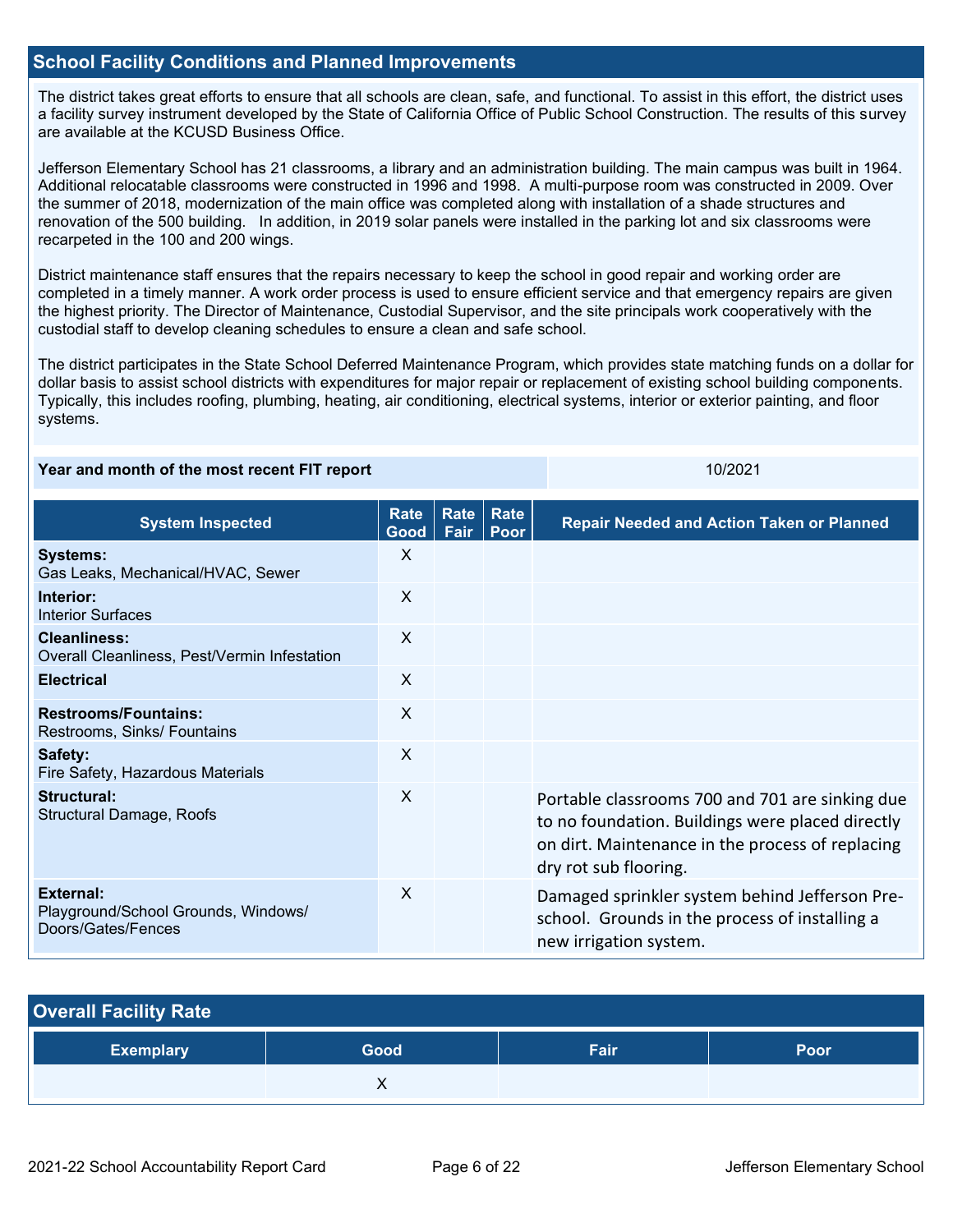## **B. Pupil Outcomes State Priority: Pupil Achievement**

The SARC provides the following information relevant to the State priority: Pupil Achievement (Priority 4):

#### **Statewide Assessments**

(i.e., California Assessment of Student Performance and Progress [CAASPP] System includes the Smarter Balanced Summative Assessments for students in the general education population and the California Alternate Assessments [CAAs] for English language arts/literacy [ELA] and mathematics given in grades three through eight and grade eleven. Only eligible students may participate in the administration of the CAAs. CAAs items are aligned with alternate achievement standards, which are linked with the Common Core State Standards [CCSS] for students with the most significant cognitive disabilities).

The CAASPP System encompasses the following assessments and student participation requirements:

- 1. **Smarter Balanced Summative Assessments and CAAs for ELA** in grades three through eight and grade eleven.
- 2. **Smarter Balanced Summative Assessments and CAAs for mathematics** in grades three through eight and grade eleven.
- 3. **California Science Test (CAST) and CAAs for Science** in grades five, eight, and once in high school (i.e., grade ten, eleven, or twelve).

#### **SARC Reporting in the 2020-2021 School Year Only**

Where the most viable option, LEAs were required to administer the statewide summative assessment in ELA and mathematics. Where a statewide summative assessment was not the most viable option for the LEA (or for one or more gradelevel[s] within the LEA) due to the pandemic, LEAs were allowed to report results from a different assessment that met the criteria established by the State Board of Education (SBE) on March 16, 2021. The assessments were required to be:

- Aligned with CA CCSS for ELA and mathematics;
- Available to students in grades 3 through 8, and grade 11; and
- Uniformly administered across a grade, grade span, school, or district to all eligible students.

#### **Options**

Note that the CAAs could only be administered in-person following health and safety requirements. If it was not viable for the LEA to administer the CAAs in person with health and safety guidelines in place, the LEA was directed to not administer the tests. There were no other assessment options available for the CAAs. Schools administered the Smarter Balanced Summative Assessments for ELA and mathematics, other assessments that meet the SBE criteria, or a combination of both, and they could only choose one of the following:

- Smarter Balanced ELA and mathematics summative assessments;
- Other assessments meeting the SBE criteria; or
- Combination of Smarter Balanced ELA and mathematics summative assessments and other assessments.

The percentage of students who have successfully completed courses that satisfy the requirements for entrance to the University of California and the California State University, or career technical education sequences or programs of study.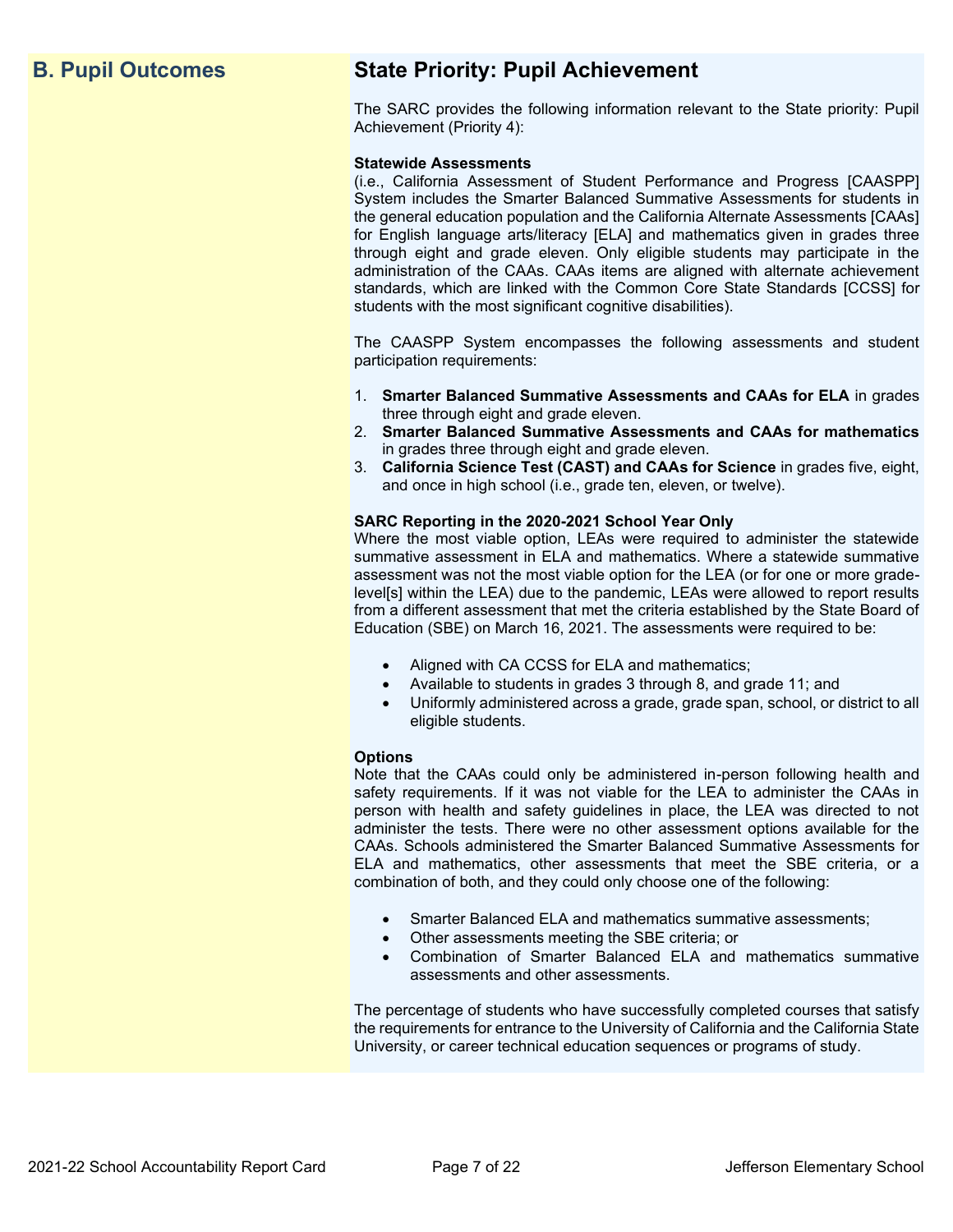## **Percentage of Students Meeting or Exceeding the State Standard on CAASPP**

This table displays CAASPP test results in ELA and mathematics for all students grades three through eight and grade eleven taking and completing a state-administered assessment.

The 2019-2020 data cells with N/A values indicate that the 2019-2020 data are not available due to the COVID-19 pandemic and resulting summative test suspension. The Executive Order N-30-20 was issued which waived the assessment, accountability, and reporting requirements for the 2019-2020 school year.

The 2020-2021 data cells have N/A values because these data are not comparable to other year data due to the COVID-19 pandemic during the 2020-2021 school year. Where the CAASPP assessments in ELA and/or mathematics is not the most viable option, the LEAs were allowed to administer local assessments. Therefore, the 2020-2021 data between school years for the school, district, state are not an accurate comparison. As such, it is inappropriate to compare results of the 2020-2021 school year to other school years.

| Subject                                                        | <b>School</b><br>2019-20 | <b>School</b><br>2020-21 | <b>District</b><br>2019-20 | <b>District</b><br>2020-21 | <b>State</b><br>2019-20 | <b>State</b><br>2020-21 |
|----------------------------------------------------------------|--------------------------|--------------------------|----------------------------|----------------------------|-------------------------|-------------------------|
| <b>English Language Arts/Literacy</b><br>$(grades 3-8 and 11)$ | N/A                      | N/A                      | N/A                        | N/A                        | N/A                     | N/A                     |
| <b>Mathematics</b><br>$(grades 3-8 and 11)$                    | N/A                      | N/A                      | N/A                        | N/A                        | N/A                     | N/A                     |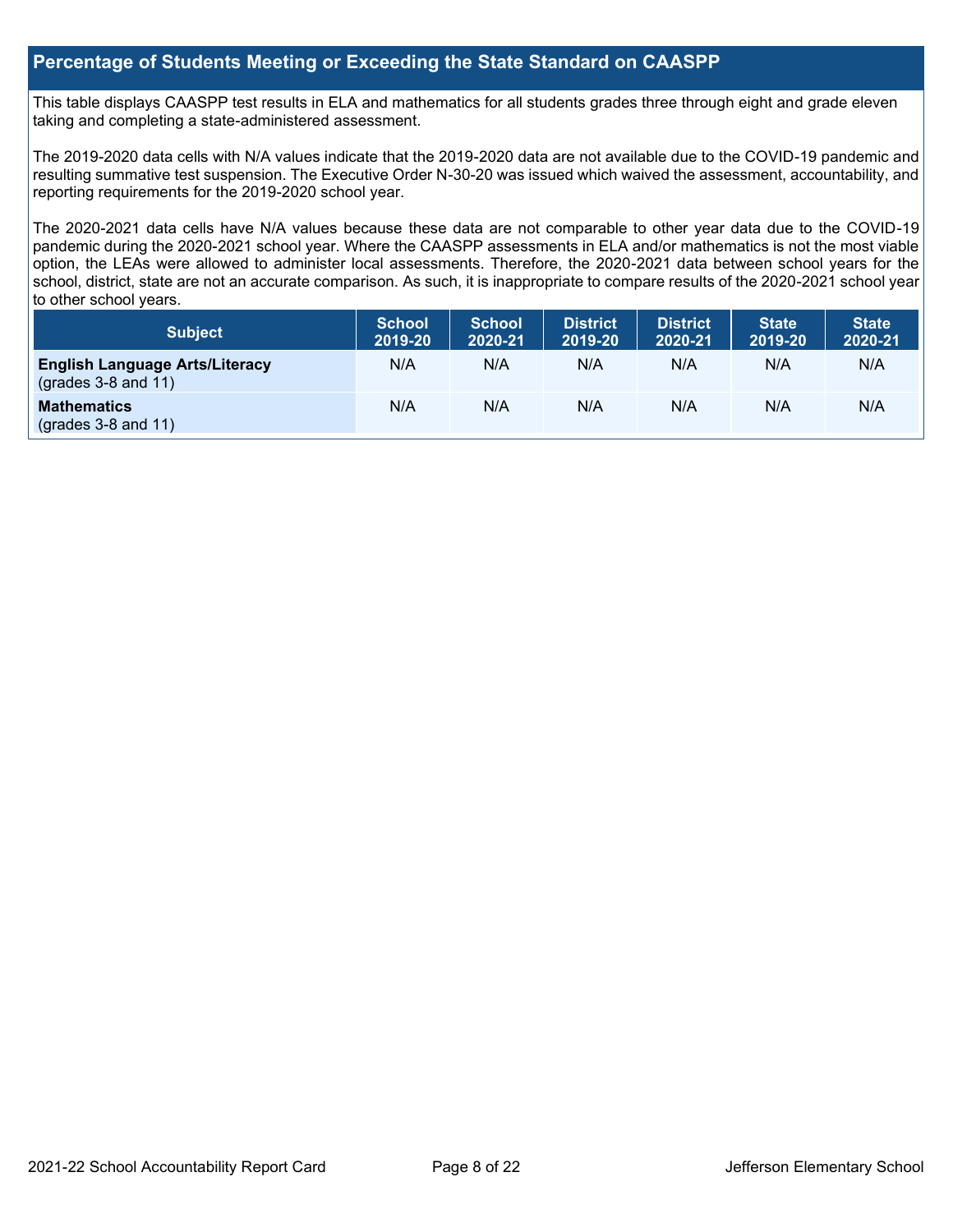## **2020-21 CAASPP Test Results in ELA by Student Group**

This table displays CAASPP test results in ELA by student group for students grades three through eight and grade eleven taking and completing a state-administered assessment. The CDE will populate this table for schools in cases where the school administered the CAASPP assessment. In cases where the school administered a local assessment instead of CAASPP, the CDE will populate this table with "NT" values, meaning this school did not test students using the CAASPP. See the local assessment(s) table for more information.

| <b>CAASPP</b><br><b>Student Groups</b>               | <b>CAASPP</b><br><b>Total</b><br><b>Enrollment</b> | <b>CAASPP</b><br><b>Number</b><br><b>Tested</b> | <b>CAASPP</b><br><b>Percent</b><br><b>Tested</b> | <b>CAASPP</b><br><b>Percent</b><br><b>Not Tested</b> | <b>CAASPP</b><br><b>Percent</b><br><b>Met or</b><br><b>Exceeded</b> |
|------------------------------------------------------|----------------------------------------------------|-------------------------------------------------|--------------------------------------------------|------------------------------------------------------|---------------------------------------------------------------------|
| <b>All Students</b>                                  | 198                                                | 194                                             | 97.98                                            | 2.02                                                 | 31.96                                                               |
| <b>Female</b>                                        | 96                                                 | 96                                              | 100                                              | $\overline{0}$                                       | 37.5                                                                |
| <b>Male</b>                                          | 102                                                | 98                                              | 96.08                                            | 3.92                                                 | 26.53                                                               |
| American Indian or Alaska Native                     | $\mathbf 0$                                        | $\boldsymbol{0}$                                | 0                                                | $\mathbf 0$                                          | 0                                                                   |
| <b>Asian</b>                                         | $\mathbf 0$                                        | $\pmb{0}$                                       | $\mathbf{0}$                                     | $\Omega$                                             | 0                                                                   |
| <b>Black or African American</b>                     | $\mathbf 0$                                        | $\mathbf 0$                                     | $\mathbf{0}$                                     | $\Omega$                                             | 0                                                                   |
| <b>Filipino</b>                                      | $\mathbf 0$                                        | $\mathbf 0$                                     | $\mathbf 0$                                      | $\overline{0}$                                       | 0                                                                   |
| <b>Hispanic or Latino</b>                            | 193                                                | 189                                             | 97.93                                            | 2.07                                                 | 31.75                                                               |
| <b>Native Hawaiian or Pacific Islander</b>           | $\mathbf 0$                                        | $\mathbf 0$                                     | $\mathbf{0}$                                     | $\mathbf{0}$                                         | $\mathbf 0$                                                         |
| <b>Two or More Races</b>                             | --                                                 | $\overline{\phantom{m}}$                        |                                                  | --                                                   | --                                                                  |
| <b>White</b>                                         | $- -$                                              | $\overline{\phantom{a}}$                        | --                                               | --                                                   | --                                                                  |
| <b>English Learners</b>                              | 107                                                | 105                                             | 98.13                                            | 1.87                                                 | 16.19                                                               |
| <b>Foster Youth</b>                                  | $\qquad \qquad -$                                  | $\overline{\phantom{a}}$                        | --                                               | $\overline{a}$                                       | --                                                                  |
| <b>Homeless</b>                                      | $\Omega$                                           | $\mathbf 0$                                     | $\mathbf 0$                                      | $\Omega$                                             | 0                                                                   |
| <b>Military</b>                                      | $- -$                                              | --                                              |                                                  | --                                                   | --                                                                  |
| <b>Socioeconomically Disadvantaged</b>               | 193                                                | 189                                             | 97.93                                            | 2.07                                                 | 31.75                                                               |
| <b>Students Receiving Migrant Education Services</b> | 20                                                 | 20                                              | 100                                              | $\Omega$                                             | 15                                                                  |
| <b>Students with Disabilities</b>                    | 30                                                 | 27                                              | 90                                               | 10                                                   | 22.22                                                               |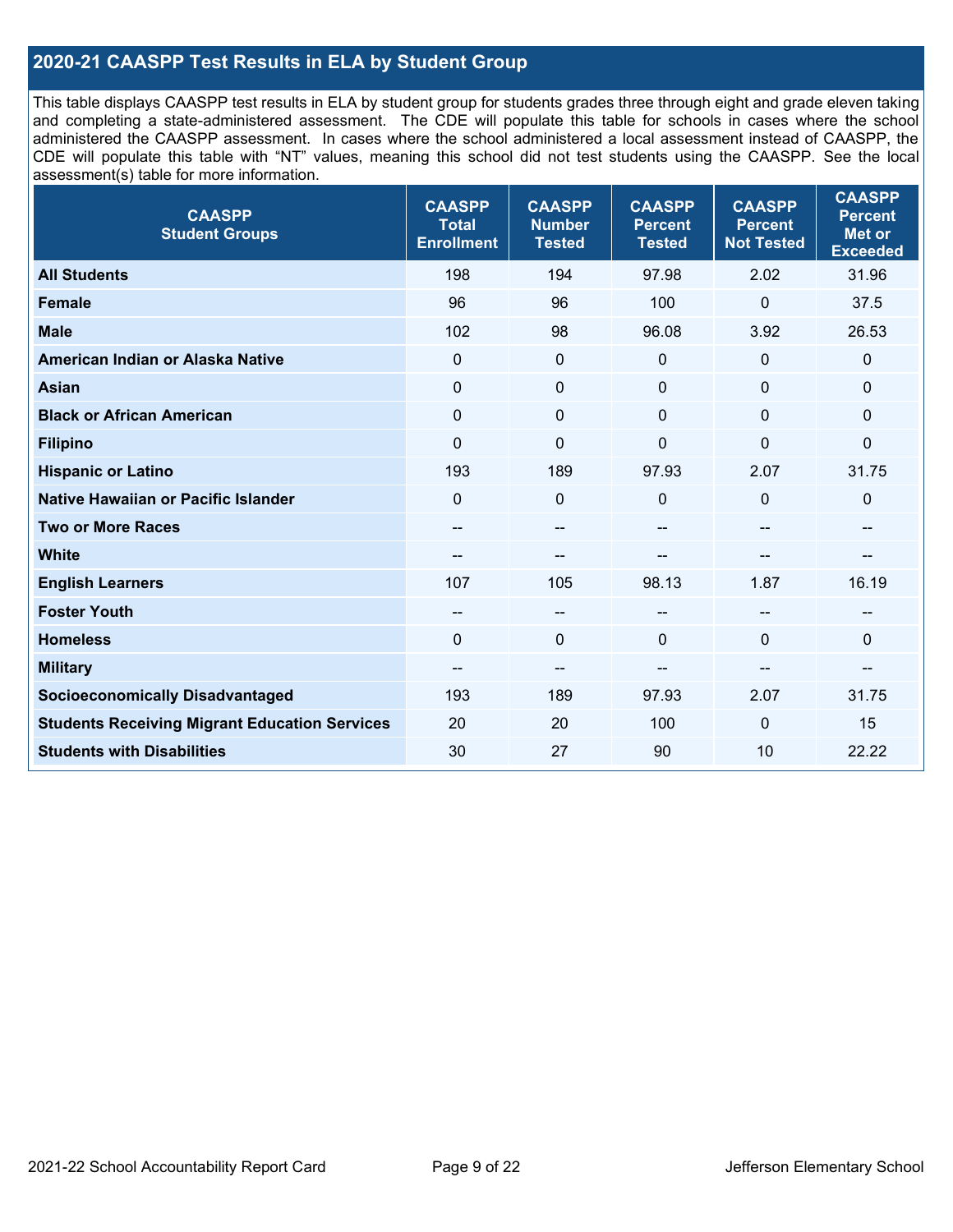## **2020-21 CAASPP Test Results in Math by Student Group**

This table displays CAASPP test results in Math by student group for students grades three through eight and grade eleven taking and completing a state-administered assessment. The CDE will populate this table for schools in cases where the school administered the CAASPP assessment. In cases where the school administered a local assessment instead of CAASPP, the CDE will populate this table with "NT" values, meaning this school did not test students using the CAASPP. See the local assessment(s) table for more information.

| <b>CAASPP</b><br><b>Student Groups</b>               | <b>CAASPP</b><br><b>Total</b><br><b>Enrollment</b> | <b>CAASPP</b><br><b>Number</b><br><b>Tested</b> | <b>CAASPP</b><br><b>Percent</b><br><b>Tested</b> | <b>CAASPP</b><br><b>Percent</b><br><b>Not Tested</b> | <b>CAASPP</b><br><b>Percent</b><br><b>Met or</b><br><b>Exceeded</b> |
|------------------------------------------------------|----------------------------------------------------|-------------------------------------------------|--------------------------------------------------|------------------------------------------------------|---------------------------------------------------------------------|
| <b>All Students</b>                                  | 198                                                | 194                                             | 97.98                                            | 2.02                                                 | 28.35                                                               |
| <b>Female</b>                                        | 96                                                 | 96                                              | 100.00                                           | 0.00                                                 | 28.13                                                               |
| <b>Male</b>                                          | 102                                                | 98                                              | 96.08                                            | 3.92                                                 | 28.57                                                               |
| American Indian or Alaska Native                     | $\mathbf{0}$                                       | $\mathbf 0$                                     | $\mathbf 0$                                      | $\mathbf 0$                                          | $\mathbf 0$                                                         |
| <b>Asian</b>                                         | $\mathbf 0$                                        | $\boldsymbol{0}$                                | $\mathbf 0$                                      | $\mathbf 0$                                          | $\mathbf 0$                                                         |
| <b>Black or African American</b>                     | $\mathbf 0$                                        | $\mathbf{0}$                                    | $\Omega$                                         | $\Omega$                                             | $\mathbf 0$                                                         |
| <b>Filipino</b>                                      | $\Omega$                                           | $\mathbf 0$                                     | 0                                                | $\overline{0}$                                       | $\mathbf 0$                                                         |
| <b>Hispanic or Latino</b>                            | 193                                                | 189                                             | 97.93                                            | 2.07                                                 | 29.10                                                               |
| <b>Native Hawaiian or Pacific Islander</b>           | $\Omega$                                           | 0                                               | 0                                                | $\Omega$                                             | $\mathbf 0$                                                         |
| <b>Two or More Races</b>                             | --                                                 | --                                              | $\sim$                                           | --                                                   | --                                                                  |
| <b>White</b>                                         | $- -$                                              | --                                              |                                                  |                                                      | --                                                                  |
| <b>English Learners</b>                              | 107                                                | 105                                             | 98.13                                            | 1.87                                                 | 20.95                                                               |
| <b>Foster Youth</b>                                  | $\qquad \qquad -$                                  | $-$                                             | $\sim$ $\sim$                                    |                                                      | --                                                                  |
| <b>Homeless</b>                                      | $\Omega$                                           | 0                                               | $\Omega$                                         | $\Omega$                                             | $\mathbf 0$                                                         |
| <b>Military</b>                                      | --                                                 | --                                              | $\overline{\phantom{a}}$                         | --                                                   | --                                                                  |
| <b>Socioeconomically Disadvantaged</b>               | 193                                                | 189                                             | 97.93                                            | 2.07                                                 | 27.51                                                               |
| <b>Students Receiving Migrant Education Services</b> | 20                                                 | 20                                              | 100.00                                           | 0.00                                                 | 10.00                                                               |
| <b>Students with Disabilities</b>                    | 30                                                 | 27                                              | 90.00                                            | 10.00                                                | 11.11                                                               |

## **2020-21 Local Assessment Test Results in ELA by Student Group**

This table displays Local Assessment test results in ELA by student group for students grades three through eight and grade eleven. LEAs/schools will populate this table for schools in cases where the school administered a local assessment. In cases where the school administered the CAASPP assessment, LEAs/schools will populate this table with "N/A" values in all cells, meaning this table is Not Applicable for this school.

| N/A<br><b>Student Groups</b>     | N/A<br><b>Total</b><br><b>Enrollment</b> | N/A<br><b>Number</b><br><b>Tested</b> | N/A<br><b>Percent</b><br><b>Tested</b> | N/A<br>Percent<br><b>Not Tested</b> | N/A<br><b>Percent</b><br><b>At or Above</b><br><b>Grade Level</b> |
|----------------------------------|------------------------------------------|---------------------------------------|----------------------------------------|-------------------------------------|-------------------------------------------------------------------|
| <b>All Students</b>              | N/A                                      | N/A                                   | N/A                                    | N/A                                 | N/A                                                               |
| Female                           | N/A                                      | N/A                                   | N/A                                    | N/A                                 | N/A                                                               |
| <b>Male</b>                      | N/A                                      | N/A                                   | N/A                                    | N/A                                 | N/A                                                               |
| American Indian or Alaska Native | N/A                                      | N/A                                   | N/A                                    | N/A                                 | N/A                                                               |
| <b>Asian</b>                     | N/A                                      | N/A                                   | N/A                                    | N/A                                 | N/A                                                               |

2021-22 School Accountability Report Card **Page 10 of 22** Jefferson Elementary School **Page 10** of 22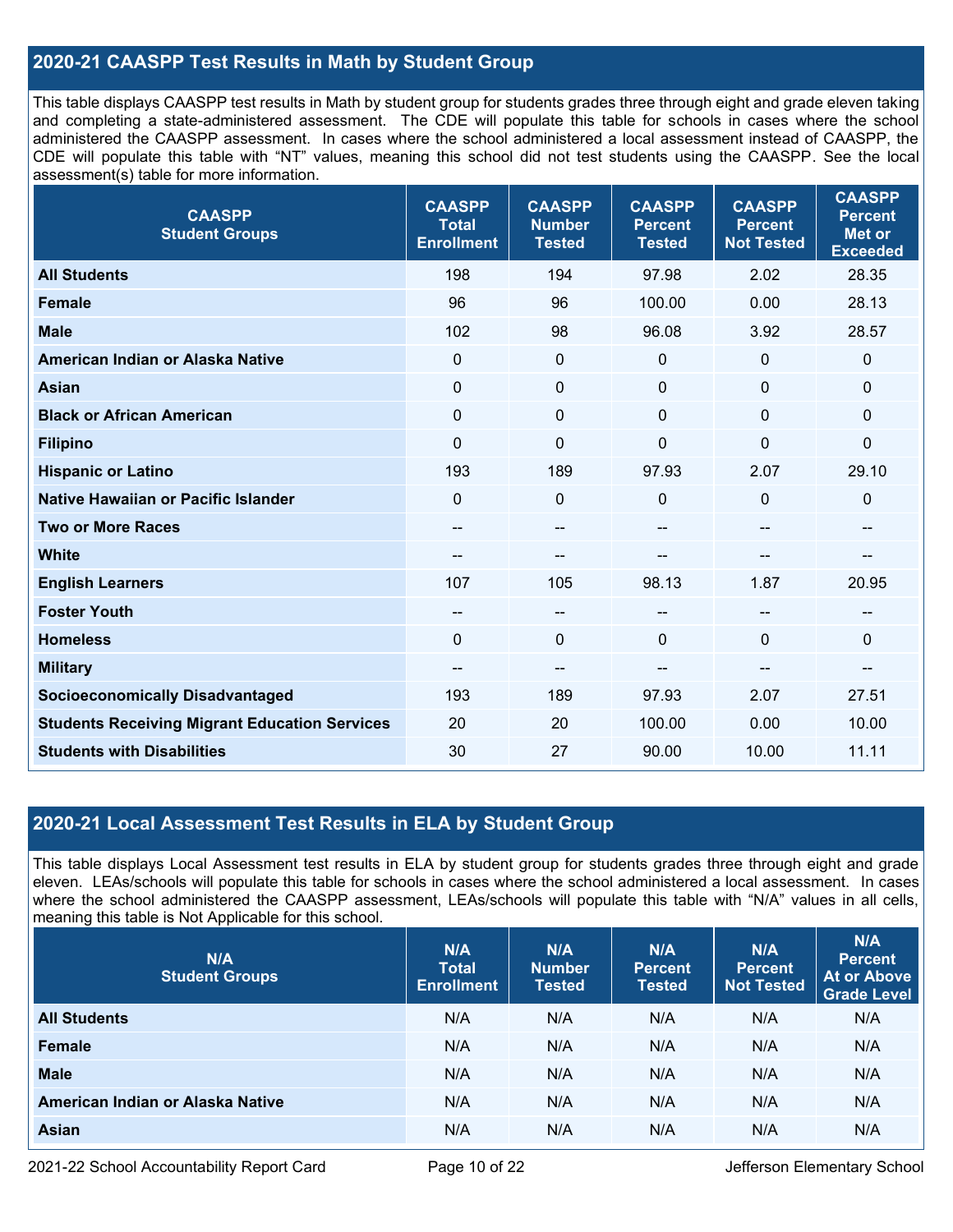| <b>Black or African American</b>                                                          | N/A | N/A | N/A | N/A | N/A |
|-------------------------------------------------------------------------------------------|-----|-----|-----|-----|-----|
| <b>Filipino</b>                                                                           | N/A | N/A | N/A | N/A | N/A |
| <b>Hispanic or Latino</b>                                                                 | N/A | N/A | N/A | N/A | N/A |
| Native Hawaiian or Pacific Islander                                                       | N/A | N/A | N/A | N/A | N/A |
| <b>Two or More Races</b>                                                                  | N/A | N/A | N/A | N/A | N/A |
| White                                                                                     | N/A | N/A | N/A | N/A | N/A |
| <b>English Learners</b>                                                                   | N/A | N/A | N/A | N/A | N/A |
| <b>Foster Youth</b>                                                                       | N/A | N/A | N/A | N/A | N/A |
| <b>Homeless</b>                                                                           | N/A | N/A | N/A | N/A | N/A |
| <b>Military</b>                                                                           | N/A | N/A | N/A | N/A | N/A |
| <b>Socioeconomically Disadvantaged</b>                                                    | N/A | N/A | N/A | N/A | N/A |
| <b>Students Receiving Migrant Education Services</b>                                      | N/A | N/A | N/A | N/A | N/A |
| <b>Students with Disabilities</b>                                                         | N/A | N/A | N/A | N/A | N/A |
| *At or above the grade-level standard in the context of the local assessment administered |     |     |     |     |     |

\*At or above the grade-level standard in the context of the local assessment administered.

## **2020-21 Local Assessment Test Results in Math by Student Group**

This table displays Local Assessment test results in Math by student group for students grades three through eight and grade eleven. LEAs/schools will populate this table for schools in cases where the school administered a local assessment. In cases where the school administered the CAASPP assessment, LEAs/schools will populate this table with "N/A" values in all cells, meaning this table is Not Applicable for this school.

| N/A<br><b>Student Groups</b>                         | N/A<br><b>Total</b><br><b>Enrollment</b> | N/A<br><b>Number</b><br><b>Tested</b> | N/A<br><b>Percent</b><br><b>Tested</b> | N/A<br><b>Percent</b><br><b>Not Tested</b> | N/A<br><b>Percent</b><br><b>At or Above</b><br><b>Grade Level</b> |
|------------------------------------------------------|------------------------------------------|---------------------------------------|----------------------------------------|--------------------------------------------|-------------------------------------------------------------------|
| <b>All Students</b>                                  | N/A                                      | N/A                                   | N/A                                    | N/A                                        | N/A                                                               |
| <b>Female</b>                                        | N/A                                      | N/A                                   | N/A                                    | N/A                                        | N/A                                                               |
| <b>Male</b>                                          | N/A                                      | N/A                                   | N/A                                    | N/A                                        | N/A                                                               |
| American Indian or Alaska Native                     | N/A                                      | N/A                                   | N/A                                    | N/A                                        | N/A                                                               |
| <b>Asian</b>                                         | N/A                                      | N/A                                   | N/A                                    | N/A                                        | N/A                                                               |
| <b>Black or African American</b>                     | N/A                                      | N/A                                   | N/A                                    | N/A                                        | N/A                                                               |
| <b>Filipino</b>                                      | N/A                                      | N/A                                   | N/A                                    | N/A                                        | N/A                                                               |
| <b>Hispanic or Latino</b>                            | N/A                                      | N/A                                   | N/A                                    | N/A                                        | N/A                                                               |
| Native Hawaiian or Pacific Islander                  | N/A                                      | N/A                                   | N/A                                    | N/A                                        | N/A                                                               |
| <b>Two or More Races</b>                             | N/A                                      | N/A                                   | N/A                                    | N/A                                        | N/A                                                               |
| <b>White</b>                                         | N/A                                      | N/A                                   | N/A                                    | N/A                                        | N/A                                                               |
| <b>English Learners</b>                              | N/A                                      | N/A                                   | N/A                                    | N/A                                        | N/A                                                               |
| <b>Foster Youth</b>                                  | N/A                                      | N/A                                   | N/A                                    | N/A                                        | N/A                                                               |
| <b>Homeless</b>                                      | N/A                                      | N/A                                   | N/A                                    | N/A                                        | N/A                                                               |
| <b>Military</b>                                      | N/A                                      | N/A                                   | N/A                                    | N/A                                        | N/A                                                               |
| <b>Socioeconomically Disadvantaged</b>               | N/A                                      | N/A                                   | N/A                                    | N/A                                        | N/A                                                               |
| <b>Students Receiving Migrant Education Services</b> | N/A                                      | N/A                                   | N/A                                    | N/A                                        | N/A                                                               |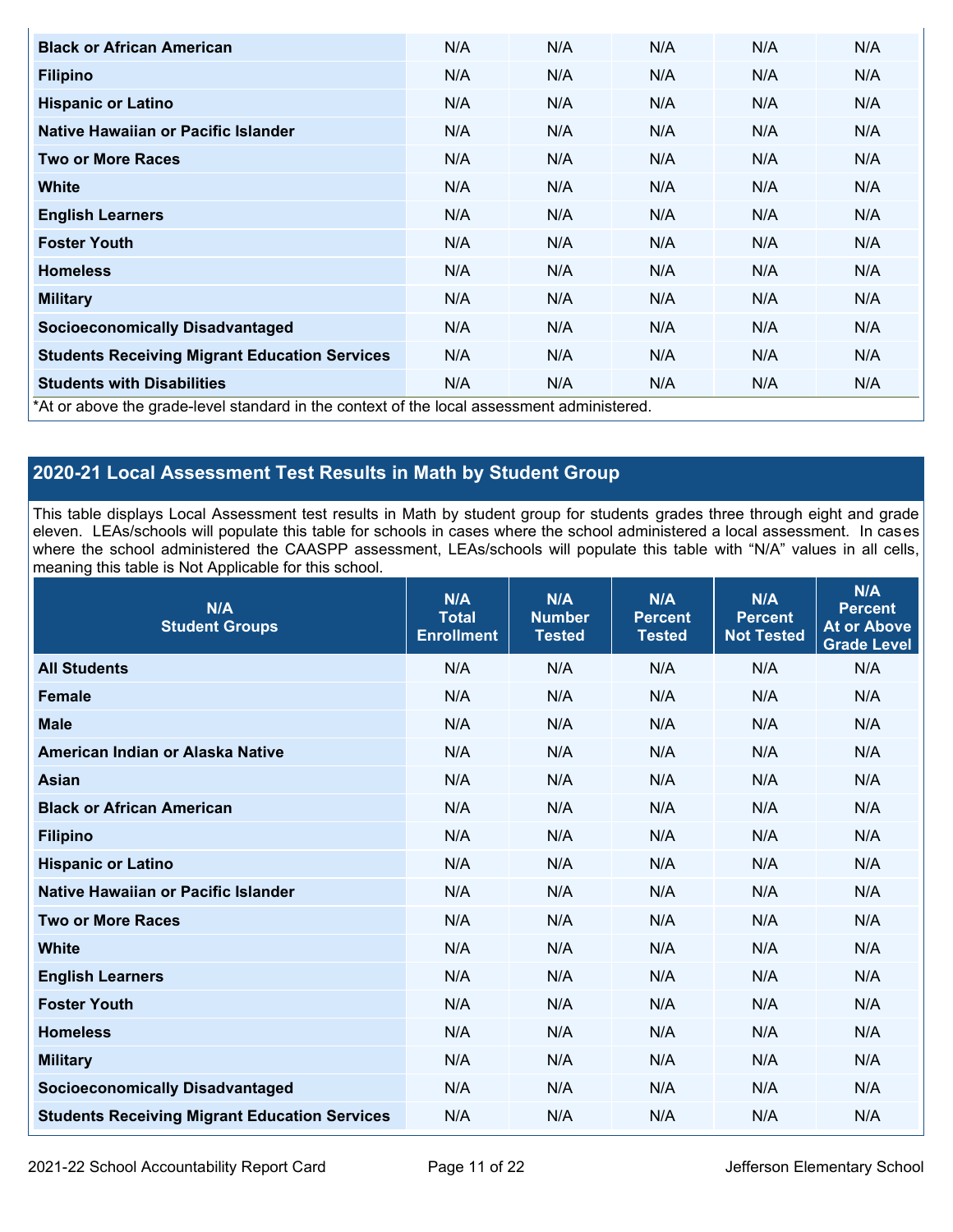| <b>Students with Disabilities</b>                                                           | N/A | N/A | N/A | N/A | N/A |  |  |
|---------------------------------------------------------------------------------------------|-----|-----|-----|-----|-----|--|--|
| *At as above the escale level standard in the context of the local accordinate admissioned. |     |     |     |     |     |  |  |

\*At or above the grade-level standard in the context of the local assessment administered.

## **CAASPP Test Results in Science for All Students**

This table displays the percentage of all students grades five, eight, and High School meeting or exceeding the State Standard.

The 2019-2020 data cells with N/A values indicate that the 2019-2020 data are not available due to the COVID-19 pandemic and resulting summative testing suspension. The Executive Order N-30-20 was issued which waived the assessment, accountability, and reporting requirements for the 2019-2020 school year.

For any 2020-2021 data cells with N/T values indicate that this school did not test students using the CAASPP Science.

| <b>Subject</b>                | <b>School</b><br>2019-20 | <b>School</b><br>2020-21 | <b>District</b><br>12019-20 | District<br>2020-21 | <b>State</b><br>2019-20 | <b>State</b><br>2020-21 |
|-------------------------------|--------------------------|--------------------------|-----------------------------|---------------------|-------------------------|-------------------------|
| <b>Science</b>                | N/A                      | NT                       | N/A                         | NT                  | N/A                     | 28.72                   |
| (grades 5, 8 and high school) |                          |                          |                             |                     |                         |                         |

## **2020-21 CAASPP Test Results in Science by Student Group**

This table displays CAASPP test results in Science by student group for students grades five, eight, and High School. For any data cells with N/T values indicate that this school did not test students using the CAASPP Science.

| <b>Student Group</b>                                 | <b>Total</b><br><b>Enrollment</b>     | <b>Number</b><br><b>Tested</b> | <b>Percent</b><br><b>Tested</b> | <b>Percent</b><br><b>Not Tested</b> | <b>Percent</b><br><b>Met or</b><br><b>Exceeded</b> |
|------------------------------------------------------|---------------------------------------|--------------------------------|---------------------------------|-------------------------------------|----------------------------------------------------|
| <b>All Students</b>                                  | 66                                    | <b>NT</b>                      | <b>NT</b>                       | <b>NT</b>                           | <b>NT</b>                                          |
| <b>Female</b>                                        | 27                                    | <b>NT</b>                      | <b>NT</b>                       | <b>NT</b>                           | <b>NT</b>                                          |
| <b>Male</b>                                          | 39                                    | <b>NT</b>                      | <b>NT</b>                       | <b>NT</b>                           | <b>NT</b>                                          |
| American Indian or Alaska Native                     | $\mathbf 0$                           | $\mathbf 0$                    | $\mathbf 0$                     | $\mathbf 0$                         | $\mathbf{0}$                                       |
| <b>Asian</b>                                         | $\mathbf 0$                           | $\mathbf 0$                    | $\mathbf 0$                     | $\mathbf 0$                         | $\mathbf 0$                                        |
| <b>Black or African American</b>                     | 0                                     | $\mathbf{0}$                   | $\mathbf 0$                     | 0                                   | $\mathbf 0$                                        |
| <b>Filipino</b>                                      | $\Omega$                              | $\mathbf 0$                    | $\Omega$                        | $\Omega$                            | $\mathbf{0}$                                       |
| <b>Hispanic or Latino</b>                            | 64                                    | <b>NT</b>                      | <b>NT</b>                       | <b>NT</b>                           | <b>NT</b>                                          |
| <b>Native Hawaiian or Pacific Islander</b>           | 0                                     | $\mathbf 0$                    | $\mathbf{0}$                    | $\mathbf{0}$                        | $\mathbf 0$                                        |
| <b>Two or More Races</b>                             | --                                    | <b>NT</b>                      | <b>NT</b>                       | <b>NT</b>                           | <b>NT</b>                                          |
| <b>White</b>                                         | $\hspace{0.05cm}$ – $\hspace{0.05cm}$ | <b>NT</b>                      | <b>NT</b>                       | <b>NT</b>                           | <b>NT</b>                                          |
| <b>English Learners</b>                              | 20                                    | <b>NT</b>                      | <b>NT</b>                       | <b>NT</b>                           | <b>NT</b>                                          |
| <b>Foster Youth</b>                                  | --                                    | <b>NT</b>                      | <b>NT</b>                       | <b>NT</b>                           | <b>NT</b>                                          |
| <b>Homeless</b>                                      | 0                                     | $\mathbf 0$                    | $\mathbf 0$                     | $\mathbf 0$                         | $\mathbf 0$                                        |
| <b>Military</b>                                      | $\Omega$                              | $\mathbf 0$                    | $\mathbf{0}$                    | $\mathbf{0}$                        | $\mathbf{0}$                                       |
| <b>Socioeconomically Disadvantaged</b>               | 63                                    | <b>NT</b>                      | <b>NT</b>                       | <b>NT</b>                           | <b>NT</b>                                          |
| <b>Students Receiving Migrant Education Services</b> |                                       | <b>NT</b>                      | <b>NT</b>                       | <b>NT</b>                           | <b>NT</b>                                          |
| <b>Students with Disabilities</b>                    | --                                    | <b>NT</b>                      | <b>NT</b>                       | <b>NT</b>                           | <b>NT</b>                                          |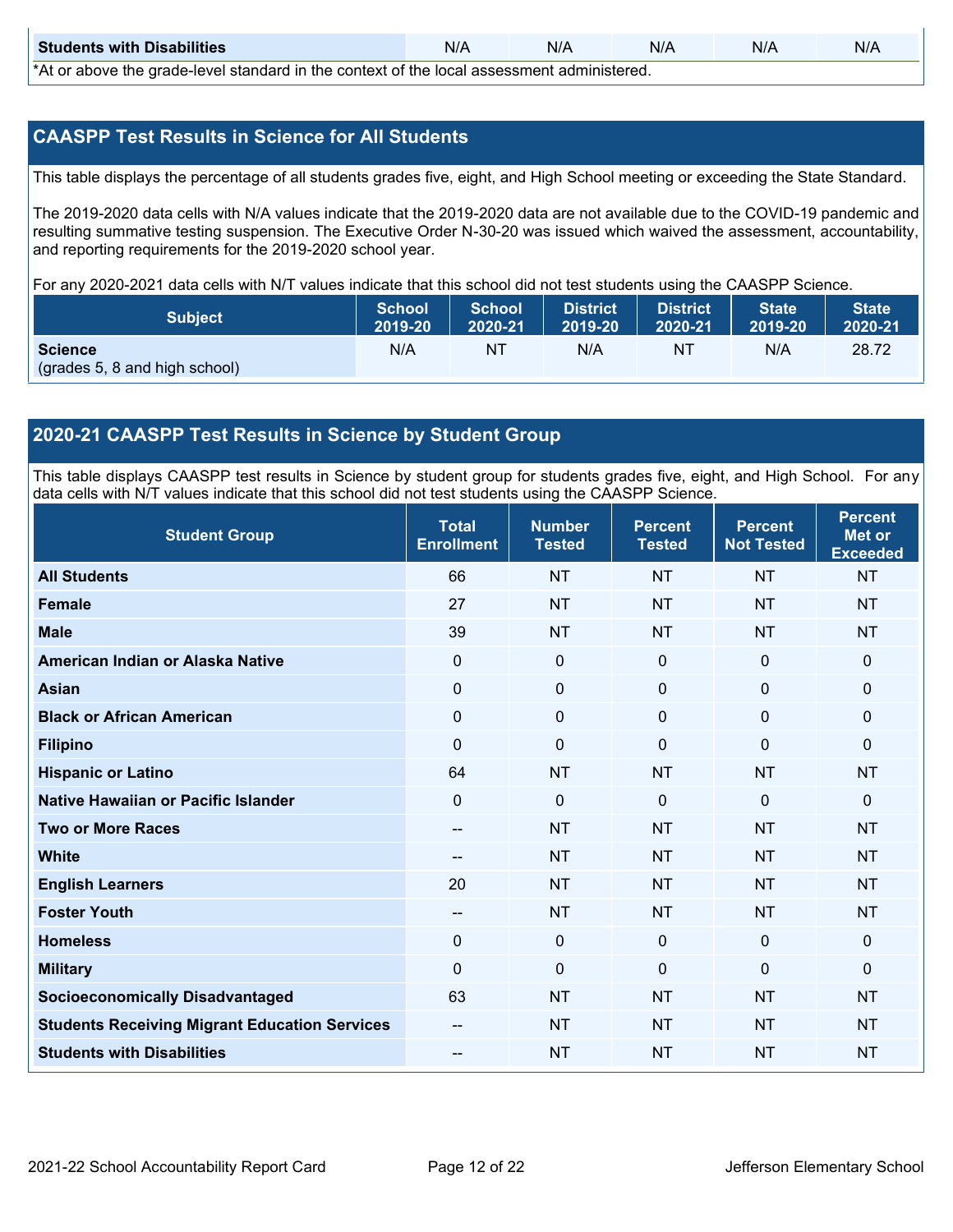## **B. Pupil Outcomes State Priority: Other Pupil Outcomes**

The SARC provides the following information relevant to the State priority: Other Pupil Outcomes (Priority 8): Pupil outcomes in the subject area of physical education.

## **2020-21 California Physical Fitness Test Results**

Due to the COVID-19 crisis, the Physical Fitness Test was suspended during the 2020-2021 school year and therefore no data are reported and each cell in this table is populated with "N/A."

| <b>Grade Level</b> | <b>Four of Six Fitness Standards</b> | <b>Five of Six Fitness Standards</b> | Percentage of Students Meeting   Percentage of Students Meeting   Percentage of Students Meeting  <br><b>Six of Six Fitness Standards</b> |
|--------------------|--------------------------------------|--------------------------------------|-------------------------------------------------------------------------------------------------------------------------------------------|
| Grade 5            | N/A                                  | N/A                                  | N/A                                                                                                                                       |
| Grade 7            | N/A                                  | N/A                                  | N/A                                                                                                                                       |
| Grade 9            | N/A                                  | N/A                                  | N/A                                                                                                                                       |

## **C. Engagement State Priority: Parental Involvement**

The SARC provides the following information relevant to the State priority: Parental Involvement (Priority 3): Efforts the school district makes to seek parent input in making decisions regarding the school district and at each school site.

### **2021-22 Opportunities for Parental Involvement**

Parent involvement and communication are essential to our school success. Jefferson Elementary School continually strives to involve parents by exchanging information that helps parents understand and support school programs and by providing opportunities for parent participation in school activities.

Our parents have participated in the following school functions: Back-to-School Night, Puente Workshops, Parent Education classes: English Language Development, parenting skills, Zumba, Sight Word Support, Care Corazon, Latino Literacy, Nutrition Workshops, Diabetes Prevention Presentations, and citizenship education. Parents also serve on advisory committees and leadership teams, including Parent Teacher Club (PTC), English Learners Advisory Council (ELAC), and School Site Council (SSC).

Home and school communication is always in a bilingual format and is enhanced through notices, phone contact, the school electronic message board, school dojo, parent-teacher conferences, the student/parent handbook, the school website, student report cards, and other regular communication activities. Translation and child care are regularly provided. In addition, parent education classes and workshops are offered regularly.

Parents who would like more information on how to become involved may contact Principal Patricia Ledesma at (559) 305- 7230.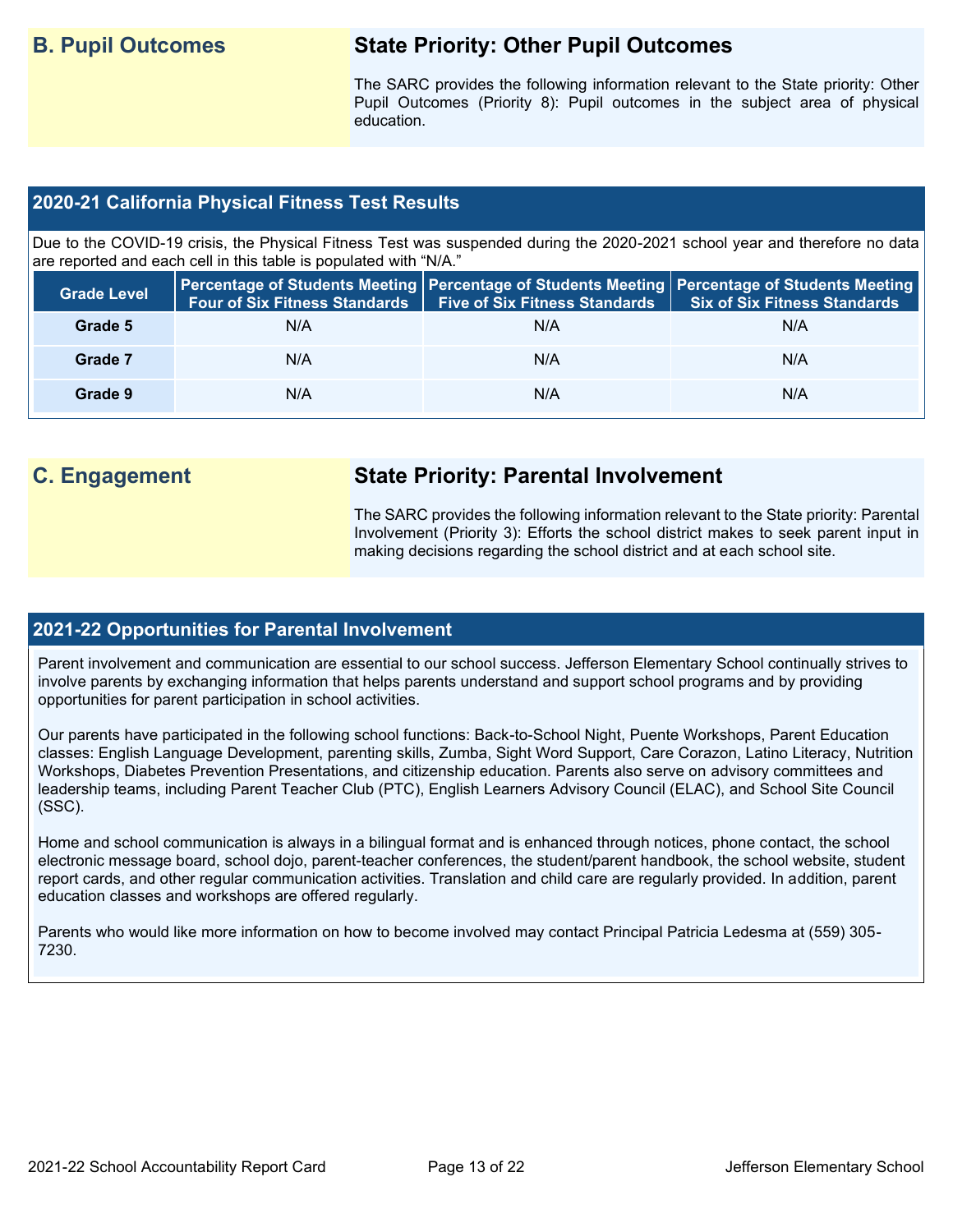## **2020-21 Chronic Absenteeism by Student Group**

| <b>Student Group</b>                                 | <b>Cumulative</b><br><b>Enrollment</b> | <b>Chronic</b><br><b>Absenteeism</b><br><b>Eligible Enrollment</b> | <b>Chronic</b><br><b>Absenteeism</b><br><b>Count</b> | <b>Chronic</b><br><b>Absenteeism</b><br><b>Rate</b> |
|------------------------------------------------------|----------------------------------------|--------------------------------------------------------------------|------------------------------------------------------|-----------------------------------------------------|
| <b>All Students</b>                                  | 422                                    | 410                                                                | 61                                                   | 14.9                                                |
| <b>Female</b>                                        | 206                                    | 201                                                                | 29                                                   | 14.4                                                |
| <b>Male</b>                                          | 216                                    | 209                                                                | 32                                                   | 15.3                                                |
| American Indian or Alaska Native                     | $\Omega$                               | $\Omega$                                                           | $\mathbf{0}$                                         | 0.0                                                 |
| <b>Asian</b>                                         | 1                                      | 1                                                                  | $\mathbf 0$                                          | 0.0                                                 |
| <b>Black or African American</b>                     | $\Omega$                               | $\Omega$                                                           | $\mathbf{0}$                                         | 0.0                                                 |
| <b>Filipino</b>                                      | 1                                      | $\mathbf 1$                                                        | 1                                                    | 100.0                                               |
| <b>Hispanic or Latino</b>                            | 407                                    | 396                                                                | 58                                                   | 14.6                                                |
| Native Hawaiian or Pacific Islander                  | 1                                      | 1                                                                  | 1                                                    | 100.0                                               |
| <b>Two or More Races</b>                             | $\overline{2}$                         | $\overline{2}$                                                     | $\mathbf{0}$                                         | 0.0                                                 |
| <b>White</b>                                         | 10                                     | 9                                                                  | 1                                                    | 11.1                                                |
| <b>English Learners</b>                              | 256                                    | 248                                                                | 37                                                   | 14.9                                                |
| <b>Foster Youth</b>                                  | 5                                      | $\overline{4}$                                                     | 2                                                    | 50.0                                                |
| <b>Homeless</b>                                      | 0                                      | $\mathbf 0$                                                        | $\Omega$                                             | 0.0                                                 |
| <b>Socioeconomically Disadvantaged</b>               | 407                                    | 397                                                                | 60                                                   | 15.1                                                |
| <b>Students Receiving Migrant Education Services</b> | 32                                     | 31                                                                 | 2                                                    | 6.5                                                 |
| <b>Students with Disabilities</b>                    | 51                                     | 51                                                                 | 7                                                    | 13.7                                                |

# **C. Engagement State Priority: School Climate**

The SARC provides the following information relevant to the State priority: School Climate (Priority 6):

- Pupil suspension rates;
- Pupil expulsion rates; and
- Other local measures on the sense of safety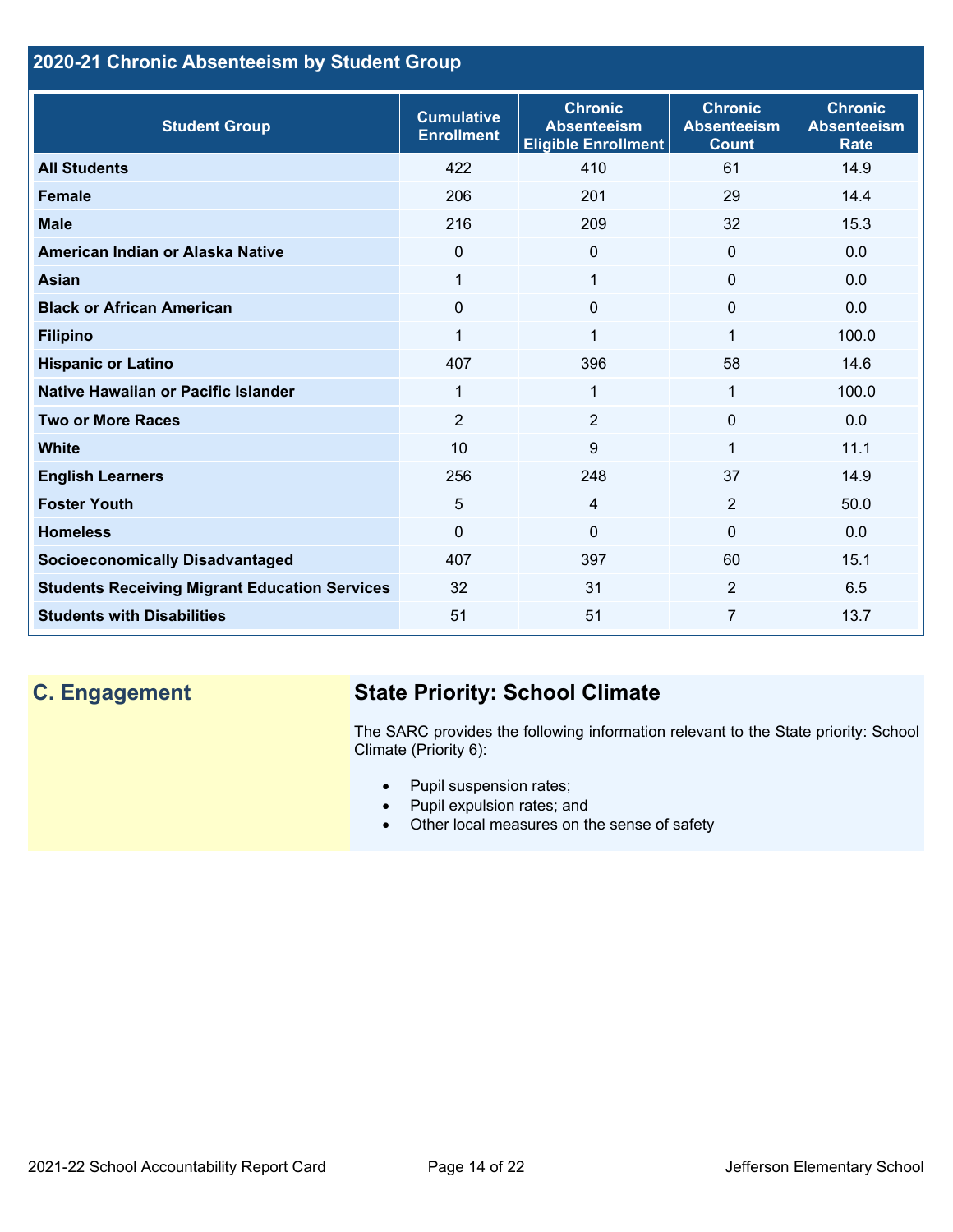## **Suspensions and Expulsions**

This table displays suspensions and expulsions data collected between July through June, each full school year respectively. Data collected during the 2020-21 school year may not be comparable to earlier years of this collection due to differences in learning mode instruction in response to the COVID-19 pandemic.

| <b>Subject</b>     | <b>School</b><br>2018-19 | <b>School</b><br>2020-21 | <b>District</b><br>2018-19 | <b>District</b><br>2020-21 | <b>State</b><br>2018-19 | <b>State</b><br>2020-21 |
|--------------------|--------------------------|--------------------------|----------------------------|----------------------------|-------------------------|-------------------------|
| <b>Suspensions</b> | 0.23                     | 0.00                     | 3.08                       | 0.53                       | 3.47                    | 0.20                    |
| <b>Expulsions</b>  | 0.00                     | 0.00                     | 0.02                       | 0.00                       | 0.08                    | 0.00                    |

This table displays suspensions and expulsions data collected between July through February, partial school year due to the COVID-19 pandemic. The 2019-2020 suspensions and expulsions rate data are not comparable to other year data because the 2019-2020 school year is a partial school year due to the COVID-19 crisis. As such, it would be inappropriate to make any comparisons in rates of suspensions and expulsions in the 2019-2020 school year compared to other school years.

| <b>Subject</b>     | <b>School</b><br>2019-20 | <b>District</b><br>2019-20 | <b>State</b><br>2019-20 |
|--------------------|--------------------------|----------------------------|-------------------------|
| <b>Suspensions</b> | 0.00                     | 2.38                       | 2.45                    |
| <b>Expulsions</b>  | 0.00                     | 0.00                       | 0.05                    |

## **2020-21 Suspensions and Expulsions by Student Group**

| <b>Student Group</b>                                 | <b>Suspensions Rate</b> | <b>Expulsions Rate</b> |
|------------------------------------------------------|-------------------------|------------------------|
| <b>All Students</b>                                  | 0.00                    | 0.00                   |
| <b>Female</b>                                        | 0.00                    | 0.00                   |
| <b>Male</b>                                          | 0.00                    | 0.00                   |
| American Indian or Alaska Native                     | 0.00                    | 0.00                   |
| Asian                                                | 0.00                    | 0.00                   |
| <b>Black or African American</b>                     | 0.00                    | 0.00                   |
| <b>Filipino</b>                                      | 0.00                    | 0.00                   |
| <b>Hispanic or Latino</b>                            | 0.00                    | 0.00                   |
| Native Hawaiian or Pacific Islander                  | 0.00                    | 0.00                   |
| <b>Two or More Races</b>                             | 0.00                    | 0.00                   |
| <b>White</b>                                         | 0.00                    | 0.00                   |
| <b>English Learners</b>                              | 0.00                    | 0.00                   |
| <b>Foster Youth</b>                                  | 0.00                    | 0.00                   |
| <b>Homeless</b>                                      | 0.00                    | 0.00                   |
| <b>Socioeconomically Disadvantaged</b>               | 0.00                    | 0.00                   |
| <b>Students Receiving Migrant Education Services</b> | 0.00                    | 0.00                   |
| <b>Students with Disabilities</b>                    | 0.00                    | 0.00                   |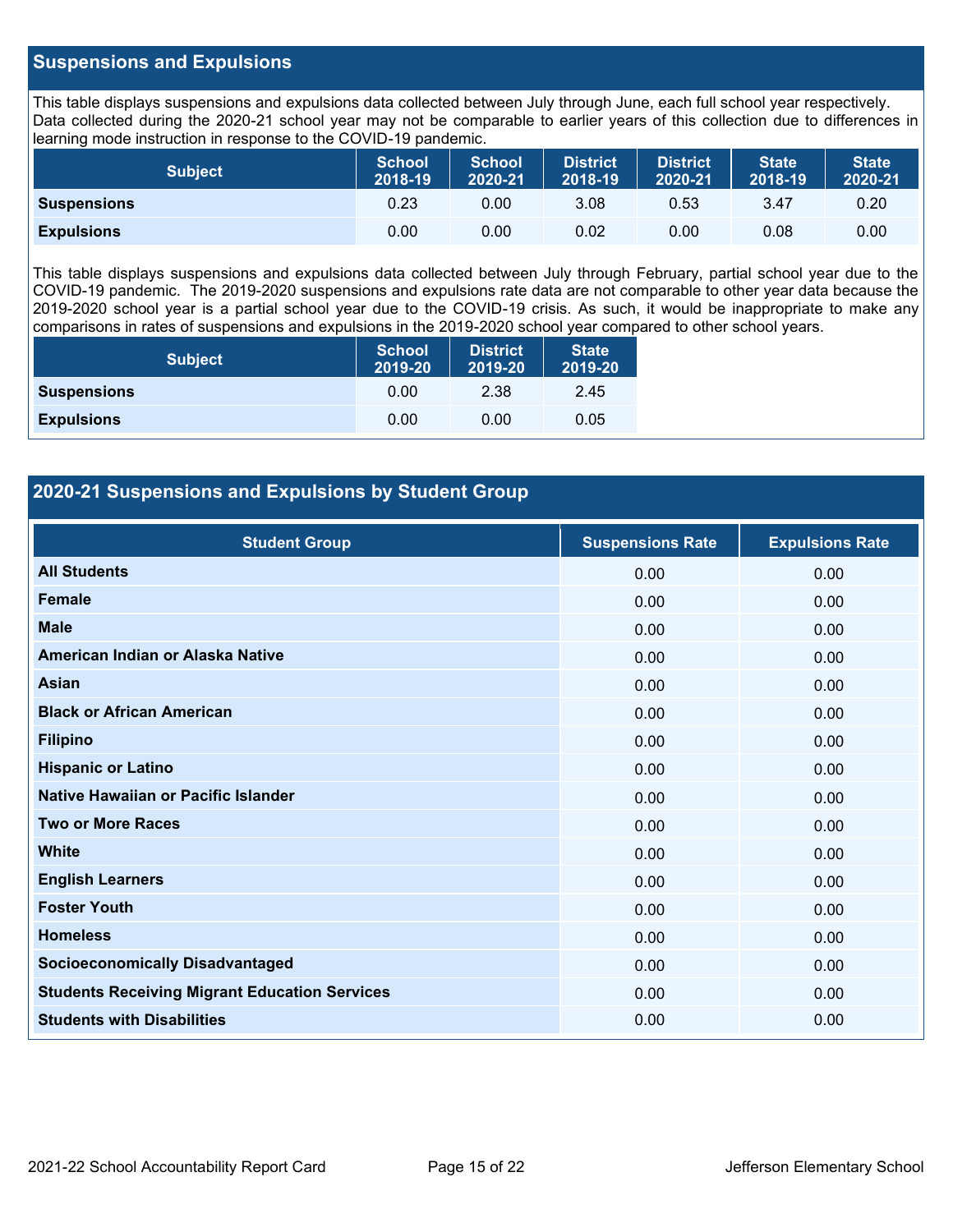## **2021-22 School Safety Plan**

The safety of students and staff is a primary concern at Jefferson Elementary School. Before, during, and after school, the campus is monitored by assigned staff. All visitors must sign in at the office and wear appropriate identification while on campus. Parent volunteers are also required to complete a parent volunteer application. The comprehensive school safety plan is designed to assist in preparing for emergencies, managing emergency response efforts, and maintaining a safe school environment. The plan requires identification of security needs, development of prevention and intervention techniques, evaluation of physical facilities, and communication with staff and students. Components of the plan include child abuse reporting procedures, procedures for teacher notification of dangerous pupils, disaster response procedures, procedures for safe ingress and egress from school, sexual harassment policies, suicide prevention, AED use, cleaning and disinfecting, COVID, and suspension and expulsion policies. The safety plan is reviewed annually, updated as needed, and fully compliant with federal and state regulations. The plan was last reviewed and approved by the school site council on January 21, 2021, and discussed with staff on August 10, 2021. An updated copy is available to the public at the school office.

## **D. Other SARC Information Information Required in the SARC**

The information in this section is required to be in the SARC but is not included in the state priorities for LCFF.

## **2018-19 Elementary Average Class Size and Class Size Distribution**

This table displays the 2018-19 average class size and class size distribution. The columns titled "Number of Classes" indicates how many classes fall into each size category (a range of total students per class). The "Other" category is for multigrade level classes.

| <b>Grade Level</b> | <b>Average</b><br><b>Class Size</b> | 1-20 Students | Number of Classes with   Number of Classes with  <br>21-32 Students | <b>Number of Classes with</b><br>33+ Students |
|--------------------|-------------------------------------|---------------|---------------------------------------------------------------------|-----------------------------------------------|
| Κ                  | 22                                  |               |                                                                     |                                               |
|                    | 26                                  |               |                                                                     |                                               |
|                    | 23                                  |               | 3                                                                   |                                               |
|                    | 22                                  |               |                                                                     |                                               |
|                    | 27                                  |               | ◠                                                                   |                                               |
|                    | 31                                  |               |                                                                     |                                               |
|                    |                                     |               |                                                                     |                                               |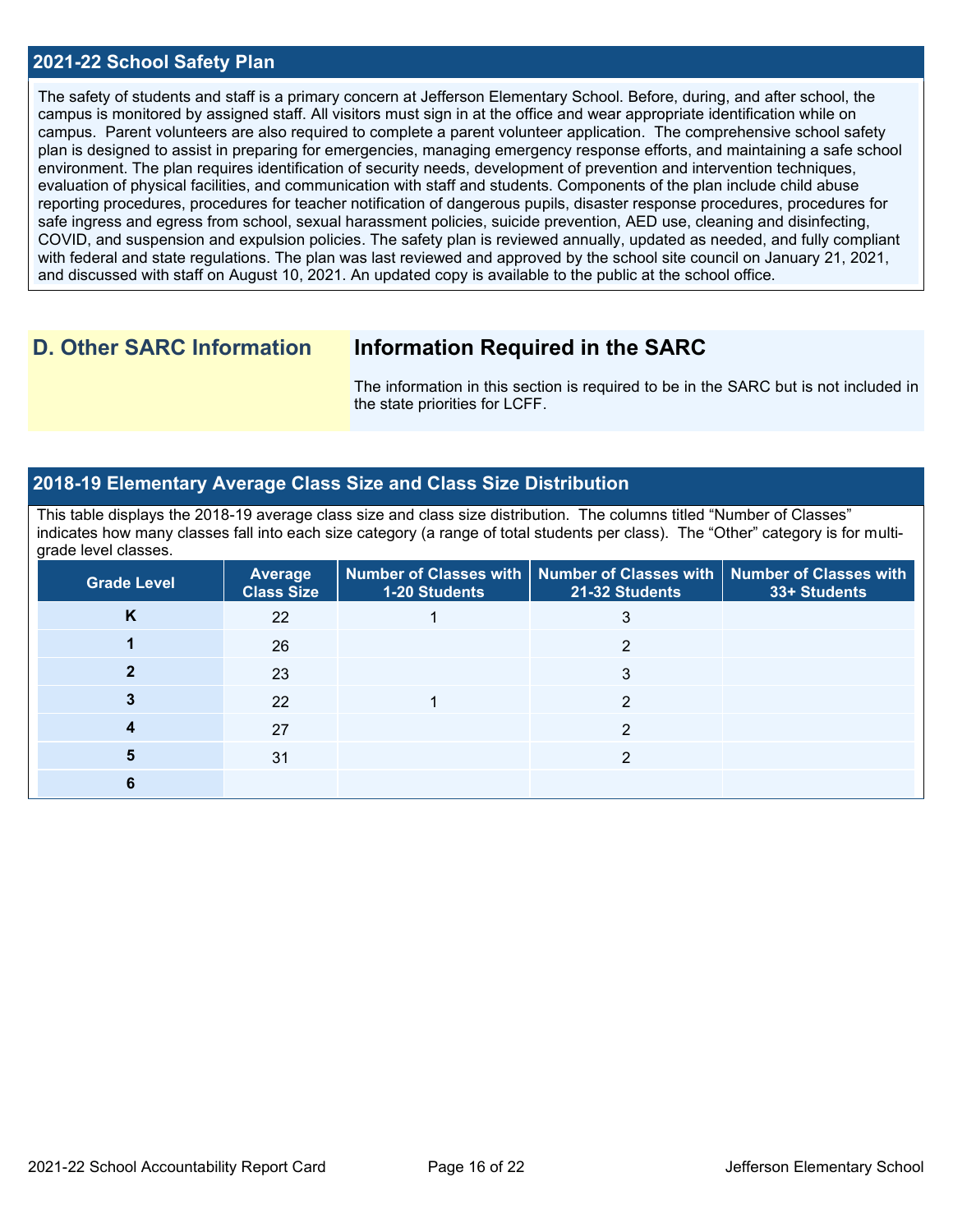## **2019-20 Elementary Average Class Size and Class Size Distribution**

This table displays the 2019-20 average class size and class size distribution. The columns titled "Number of Classes" indicates how many classes fall into each size category (a range of total students per class). The "Other" category is for multi-grade level classes.

| <b>Grade Level</b> | <b>Average</b><br><b>Class Size</b> | 1-20 Students | Number of Classes with   Number of Classes with   Number of Classes with<br>21-32 Students | 33+ Students |
|--------------------|-------------------------------------|---------------|--------------------------------------------------------------------------------------------|--------------|
| K                  | 19                                  | 4             |                                                                                            |              |
|                    | 25                                  |               | っ                                                                                          |              |
|                    | 25                                  |               | $\overline{2}$                                                                             |              |
| 3                  | 25                                  |               | 3                                                                                          |              |
| 4                  | 31                                  |               | $\overline{2}$                                                                             |              |
| 5                  | 30                                  |               | っ                                                                                          |              |
| 6                  |                                     |               |                                                                                            |              |
| <b>Other</b>       | 10                                  | 2             |                                                                                            |              |

## **2020-21 Elementary Average Class Size and Class Size Distribution**

This table displays the 2020-21 average class size and class size distribution. The columns titled "Number of Classes" indicates how many classes fall into each size category (a range of total students per class). The "Other" category is for multi-grade level classes.

| <b>Grade Level</b> | <b>Average</b><br><b>Class Size</b> | 1-20 Students | Number of Classes with   Number of Classes with   Number of Classes with<br>21-32 Students | 33+ Students |
|--------------------|-------------------------------------|---------------|--------------------------------------------------------------------------------------------|--------------|
| K                  | 22                                  |               | 3                                                                                          |              |
|                    | 18                                  | 3             |                                                                                            |              |
|                    | 17                                  | 3             |                                                                                            |              |
|                    | 25                                  |               | っ                                                                                          |              |
| 4                  | 33                                  |               |                                                                                            |              |
| 5                  | 31                                  |               | 2                                                                                          |              |
| 6                  |                                     |               |                                                                                            |              |
| <b>Other</b>       | 12                                  | ≘             |                                                                                            |              |

### **2020-21 Ratio of Pupils to Academic Counselor**

This table displays the ratio of pupils to Academic Counselor. One full time equivalent (FTE) equals one staff member working full time; one FTE could also represent two staff members who each work 50 percent of full time.

| <b>Title</b>                        | <b>Ratio</b> |
|-------------------------------------|--------------|
| <b>Pupils to Academic Counselor</b> |              |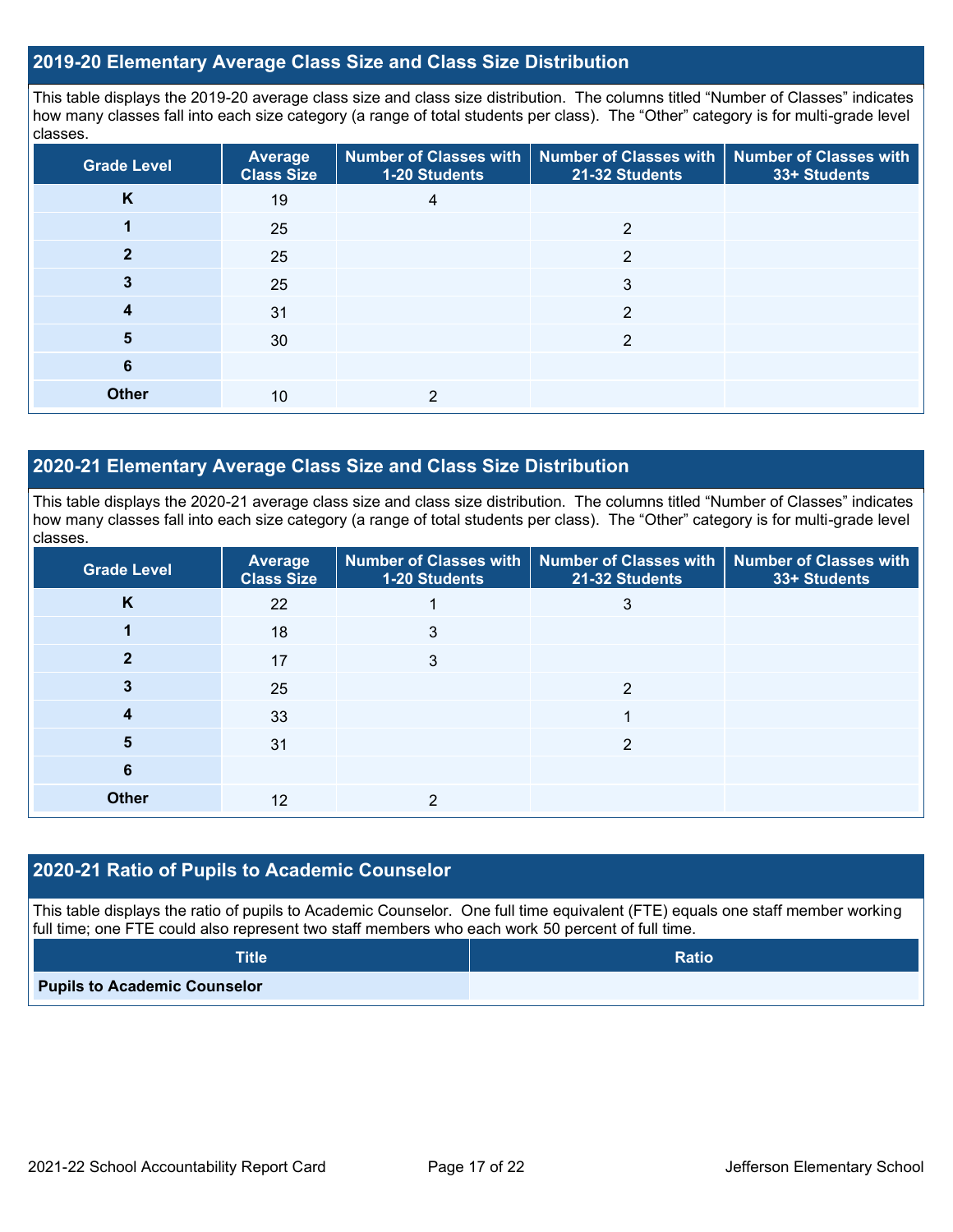## **2020-21 Student Support Services Staff**

This table displays the number of FTE support staff assigned to this school. One full time equivalent (FTE) equals one staff member working full time; one FTE could also represent two staff members who each work 50 percent of full time.

| <b>Title</b>                                                         | <b>Number of FTE Assigned to School</b> |
|----------------------------------------------------------------------|-----------------------------------------|
| <b>Counselor (Academic, Social/Behavioral or Career Development)</b> | 0                                       |
| Library Media Teacher (Librarian)                                    | 0                                       |
| Library Media Services Staff (Paraprofessional)                      | 0                                       |
| <b>Psychologist</b>                                                  | 0                                       |
| <b>Social Worker</b>                                                 | $\Omega$                                |
| <b>Speech/Language/Hearing Specialist</b>                            |                                         |
| <b>Resource Specialist (non-teaching)</b>                            | 0                                       |

## **2019-20 Expenditures Per Pupil and School Site Teacher Salaries**

This table displays the 2019-20 expenditures per pupil and average teach salary for this school. Cells with N/A values do not require data.

| Level                                                | <b>Total</b><br><b>Expenditures</b><br>Per Pupil | <b>Expenditures</b><br><b>Per Pupil</b><br>(Restricted) | <b>Expenditures</b><br><b>Per Pupil</b><br>(Unrestricted) | <b>Average</b><br><b>Teacher</b><br><b>Salary</b> |
|------------------------------------------------------|--------------------------------------------------|---------------------------------------------------------|-----------------------------------------------------------|---------------------------------------------------|
| <b>School Site</b>                                   | \$8,248.08                                       | \$1,716.80                                              | \$6.531.28                                                | \$79,892.48                                       |
| <b>District</b>                                      | N/A                                              | N/A                                                     | \$7,477.39                                                | \$75,311                                          |
| <b>Percent Difference - School Site and District</b> | N/A                                              | N/A                                                     | $-13.5$                                                   | 5.9                                               |
| <b>State</b>                                         |                                                  |                                                         | \$8,444                                                   | \$81,044                                          |
| <b>Percent Difference - School Site and State</b>    | N/A                                              | N/A                                                     | $-25.5$                                                   | $-1.4$                                            |

## **2020-21 Types of Services Funded**

State Lottery, School Library and Improvement, After School Education and Safety Grant, Title I School Wide, Title 1 Parent, Title 1 Professional Development, Save the Children and LCAPP Parent Academy, Supplemental Intervention, PBIS, and CARE, Special Education, Migrant-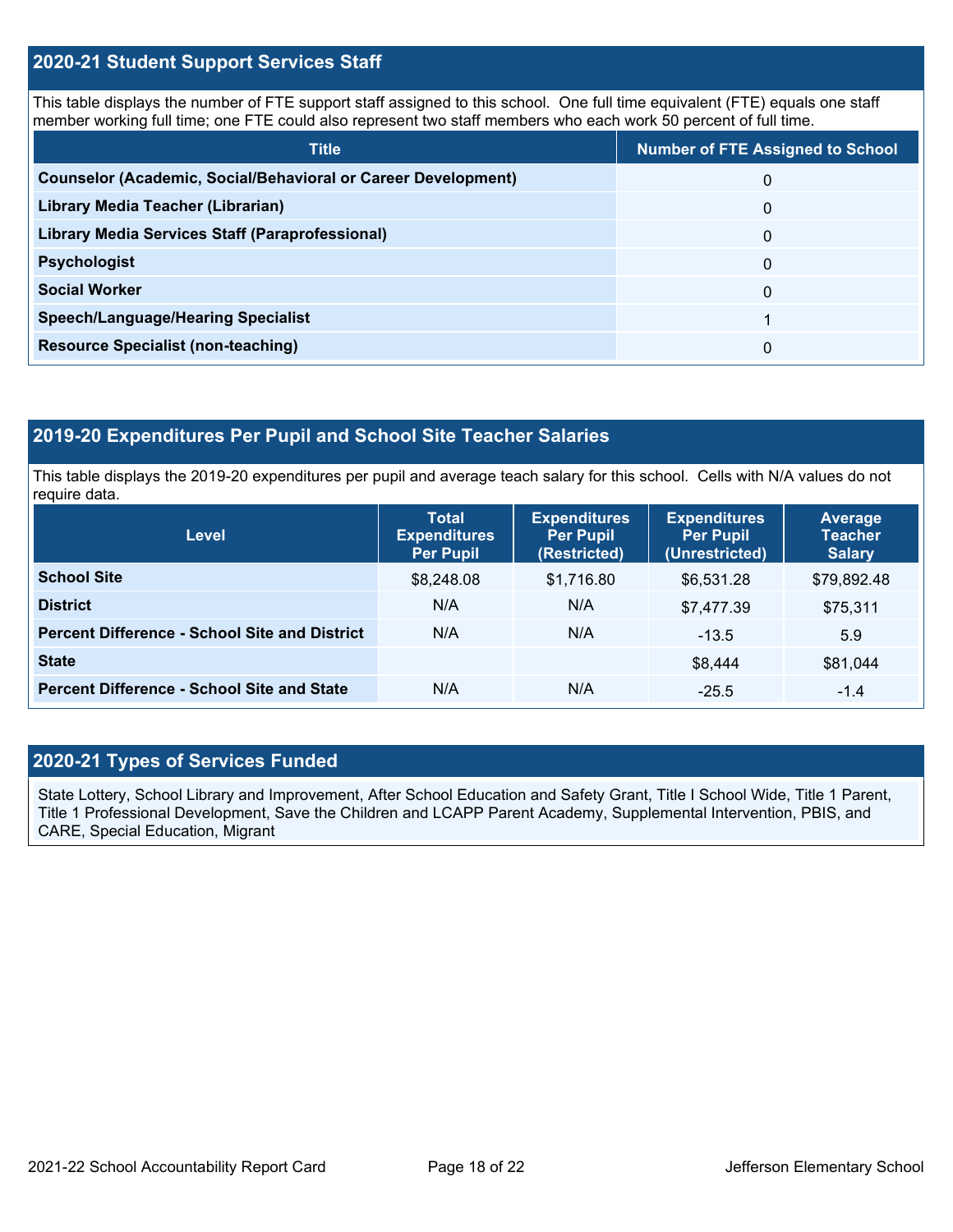## **2019-20 Teacher and Administrative Salaries**

This table displays the 2019-20 Teacher and Administrative salaries. For detailed information on salaries, see the CDE Certification Salaries & Benefits web page at [http://www.cde.ca.gov/ds/fd/cs/.](http://www.cde.ca.gov/ds/fd/cs/)

| Category                                             | <b>District</b><br><b>Amount</b> | <b>State Average</b><br>for Districts<br>in Same Category |
|------------------------------------------------------|----------------------------------|-----------------------------------------------------------|
| <b>Beginning Teacher Salary</b>                      | \$48,010                         | \$51,029                                                  |
| <b>Mid-Range Teacher Salary</b>                      | \$69,956                         | \$78,583                                                  |
| <b>Highest Teacher Salary</b>                        | \$102,133                        | \$99,506                                                  |
| <b>Average Principal Salary (Elementary)</b>         | \$123,232                        | \$124,576                                                 |
| <b>Average Principal Salary (Middle)</b>             | \$132,992                        | \$131,395                                                 |
| <b>Average Principal Salary (High)</b>               | \$147,623                        | \$144,697                                                 |
| <b>Superintendent Salary</b>                         | \$223,065                        | \$240,194                                                 |
| <b>Percent of Budget for Teacher Salaries</b>        | 28%                              | 34%                                                       |
| <b>Percent of Budget for Administrative Salaries</b> | 6%                               | 6%                                                        |

### **Professional Development**

Professional development at Jefferson Elementary School is designed to meet the individual needs of teachers as well as broader school concerns. Professional development may take the form of training, coaching, peer observation, or constructive self-reflection and are consistent with our school vision and goals. Principal, teachers, instructional aides, and other support personnel may take part in these activities.

For the 2019-2020 school year, Jefferson continues with EngageNY implementation of common core ELA and Math units, Imagine Learning, and Achieve for intervention. The following areas are professional development offered for the year: Professional Learning Communities, Achievement Team Training, Write From the Beginning, Academic Language Routines, Instructional Strategies Playbook, Thinking Maps, Foundational Skills, Unique Learning, PBIS, NGSS Science and lesson study, Great Minds Conceptual Math training, classroom Management. Teachers are supported by an instructional coach in all areas. Teachers are supported through professional development on early release Wednesdays, attendance in conferences, in-class coaching, conferences with the principal or learning director, mentor teachers, and support from district personnel.

For the 2020-2021 school year, Jefferson continues with EngageNY implementation of common core ELA and Math units, Imagine Learning, English 3D and Amplify Science. The following areas are professional development offered for the year: Professional Learning Communities, Write From the Beginning, Academic Language Routines, Instructional Strategies Playbook, Thinking Maps, Foundational Skills, Unique Learning, PBIS, Amplify Science, Great Minds Conceptual Math training, classroom Management, Distance Education platforms. Teachers are supported by an instructional coach in all areas. Teachers are supported through professional development on early release Wednesdays, attendance in virtual conferences, in-class coaching, conferences with the principal or learning director, mentor teachers, and support from district personnel.

For the 2021-2022 school year, the focus has been on the development of effective professional learning communities with an emphasis on reading comprehension. The guiding coalition team meets one time per month to refinine our PLC practices and our focus on high leverage teaching practices. Jefferson continues with EngageNY implementation of common core ELA and Math units, Imagine Learning, English 3D and Amplify Science. The following areas are professional development offered for the year: Professional Learning Communities, Write From the Beginning, Academic Language Routines, Thinking Maps, Foundational Skills, Unique Learning, PBIS, Amplify Science, classroom management and training on the impact of trauma on mental health well being. New teachers are supported by an instructional coach and meet two times per month with the principal for support and guidance. Teachers are supported through professional development on early release Wednesdays, buyback days, and through attendance in virtual conferences.

This table displays the number of school days dedicated to staff development and continuous improvement.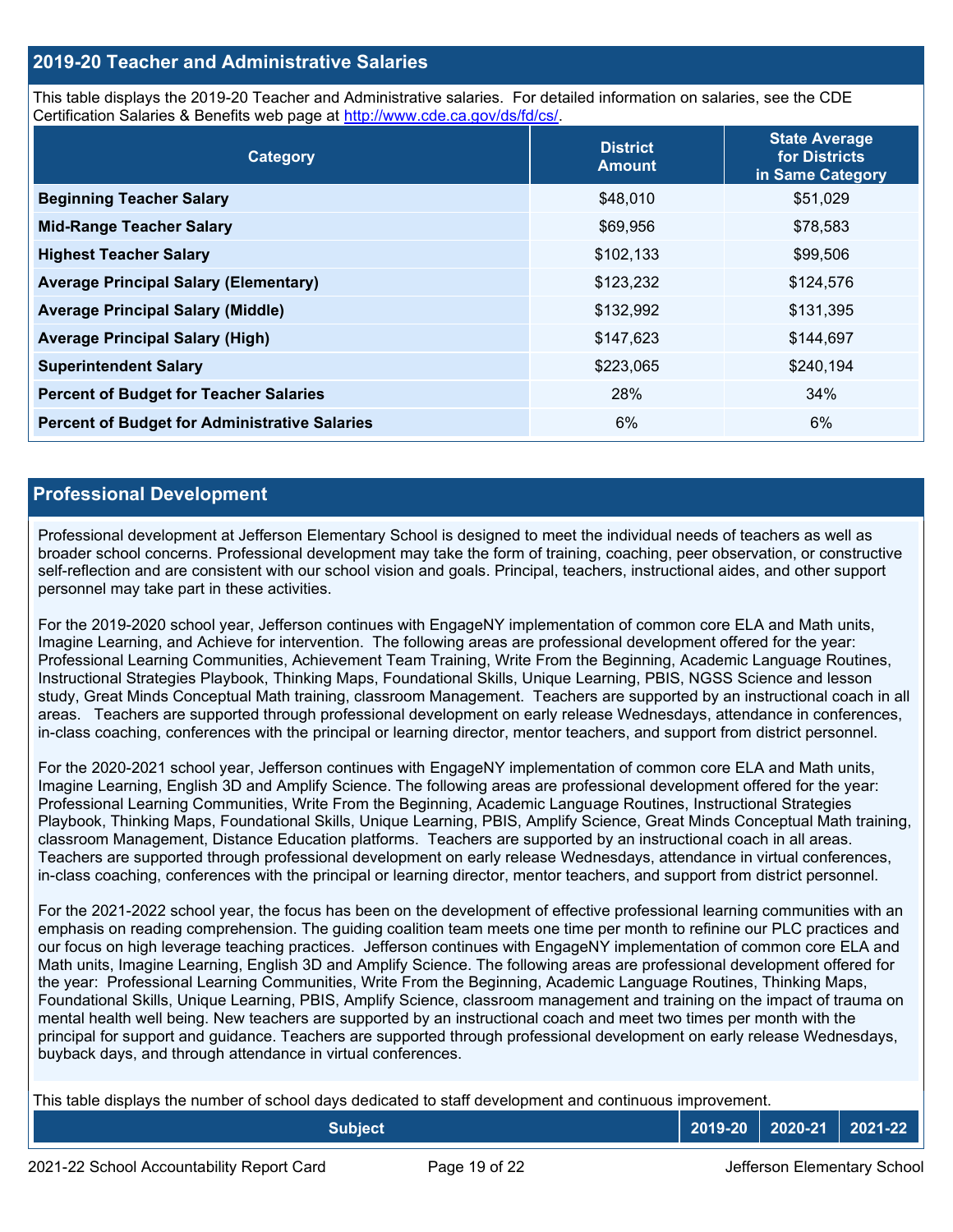# **Kings Canyon Joint Unified School District 2020-21 Local Accountability Report Card (LARC) Addendum**

## **Local Accountability Report Card (LARC) Addendum**

**2020-21 Local Accountability Report Card (LARC) Addendum Overview**



On July 14, 2021, the California State Board of Education (SBE) determined that the California Department of Education (CDE) will use the SARC as the mechanism to conduct a one-time data collection of the LEA-level aggregate test results of all school's local assessments administered during the 2020–2021 school year in order to meet the federal Every Students Succeeds Act (ESSA) reporting requirement for the Local Educational Agency Accountability Report Cards (LARCs).

Each local educational agency (LEA) is responsible for preparing and posting their annual LARC in accordance with the federal ESSA. As a courtesy, the CDE prepares and posts the LARCs on behalf of all LEAs.

Only for the 2020–2021 school year and the 2020–2021 LARCs, LEAs are required to report their aggregate local assessments test results at the LEA-level to the CDE by populating the tables below via the SARC. These data will be used to meet the LEAs' federal requirement for their LARCs. Note that it is the responsibility of the school and LEA to ensure that all student privacy and suppression rules are in place when reporting data in Tables 3 and 4 in the Addendum, as applicable.

The tables below are not part of the SBE approved 2020–2021 SARC template but rather are the mechanism by which these required data will be collected from LEAs.

For purposes of the LARC and the following tables, an LEA is defined as a school district, a county office of education, or a direct funded charter school.

| <b>2021-22 District Contact Information</b> |                                            |  |  |  |
|---------------------------------------------|--------------------------------------------|--|--|--|
| <b>District Name</b>                        | Kings Canyon Joint Unified School District |  |  |  |
| <b>Phone Number</b>                         | 559.305.7010                               |  |  |  |
| Superintendent                              | John Campbell                              |  |  |  |
| <b>Email Address</b><br>guzman-j@kcusd.com  |                                            |  |  |  |
| <b>District Website Address</b>             | https://www.kcusd.com/                     |  |  |  |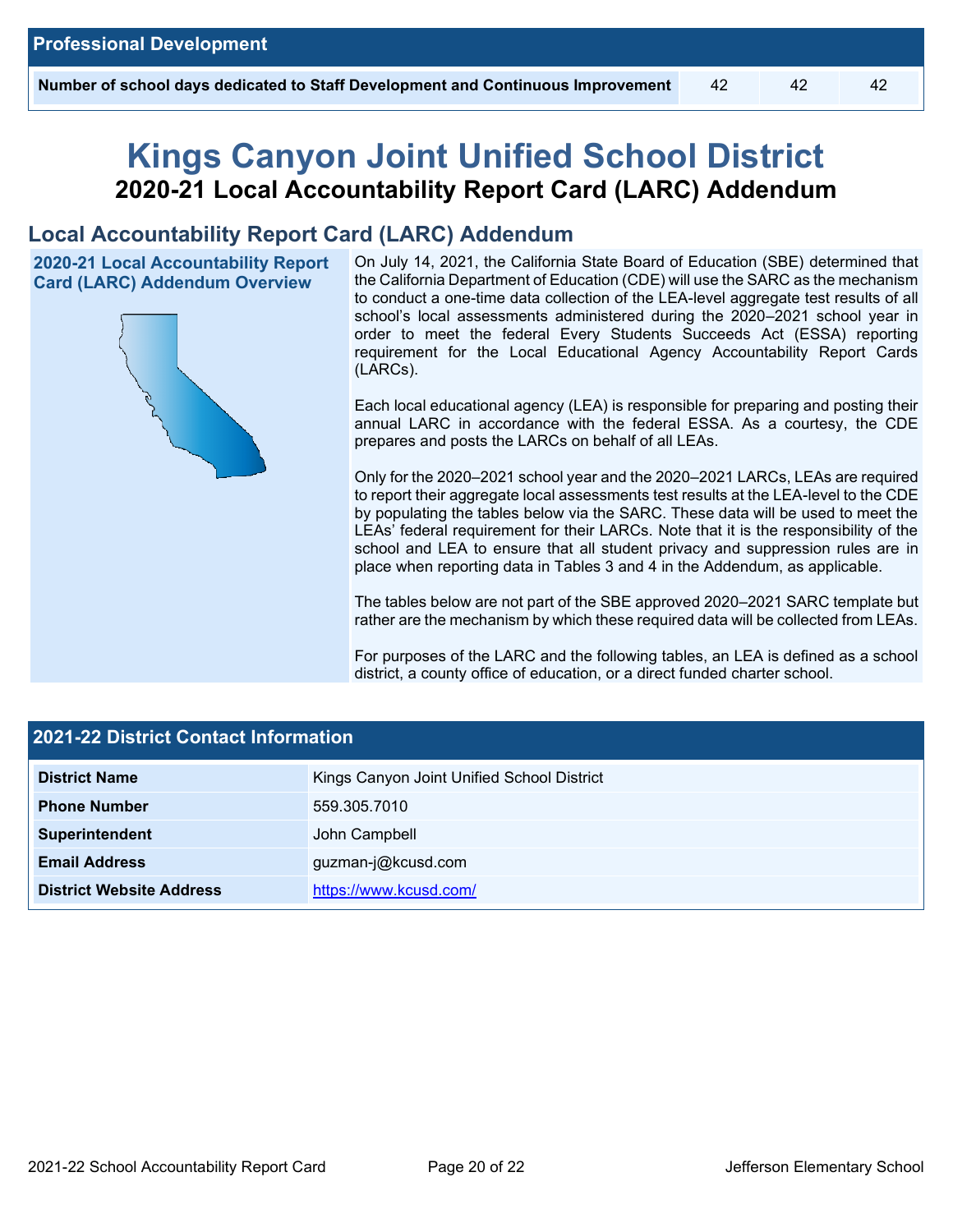## **2020-21 CAASPP Test Results in ELA by Student Group**

This table displays CAASPP test results in ELA by student group for students grades three through eight and grade eleven taking and completing a state-administered assessment. The CDE will populate this table for schools in cases where the school administered the CAASPP assessment. In cases where the school administered a local assessment instead of CAASPP, the CDE will populate this table with "NT" values, meaning this school did not test students using the CAASPP. See the local assessment(s) table for more information.

| <b>CAASPP</b><br><b>Student Groups</b>               | <b>CAASPP</b><br><b>Total</b><br><b>Enrollment</b> | <b>CAASPP</b><br><b>Number</b><br><b>Tested</b> | <b>CAASPP</b><br><b>Percent</b><br><b>Tested</b> | <b>CAASPP</b><br><b>Percent</b><br><b>Not Tested</b> | <b>CAASPP</b><br><b>Percent</b><br><b>Met or</b><br><b>Exceeded</b> |
|------------------------------------------------------|----------------------------------------------------|-------------------------------------------------|--------------------------------------------------|------------------------------------------------------|---------------------------------------------------------------------|
| <b>All Students</b>                                  | 5121                                               | 4993                                            | 97.50                                            | 2.50                                                 | 41.96                                                               |
| <b>Female</b>                                        | 2481                                               | 2426                                            | 97.78                                            | 2.22                                                 | 47.03                                                               |
| <b>Male</b>                                          | 2640                                               | 2567                                            | 97.23                                            | 2.77                                                 | 37.16                                                               |
| American Indian or Alaska Native                     | 23                                                 | 20                                              | 86.96                                            | 13.04                                                | 20.00                                                               |
| <b>Asian</b>                                         | 27                                                 | 26                                              | 96.30                                            | 3.70                                                 | 57.69                                                               |
| <b>Black or African American</b>                     | 14                                                 | 14                                              | 100.00                                           | 0.00                                                 | 57.14                                                               |
| <b>Filipino</b>                                      | 15                                                 | 13                                              | 86.67                                            | 13.33                                                | 69.23                                                               |
| <b>Hispanic or Latino</b>                            | 4567                                               | 4471                                            | 97.90                                            | 2.10                                                 | 40.59                                                               |
| Native Hawaiian or Pacific Islander                  | --                                                 | $\overline{\phantom{m}}$                        | --                                               | $\overline{\phantom{a}}$                             | $\overline{\phantom{a}}$                                            |
| <b>Two or More Races</b>                             | 60                                                 | 55                                              | 91.67                                            | 8.33                                                 | 45.45                                                               |
| <b>White</b>                                         | 412                                                | 391                                             | 94.90                                            | 5.10                                                 | 55.75                                                               |
| <b>English Learners</b>                              | 1328                                               | 1286                                            | 96.84                                            | 3.16                                                 | 8.94                                                                |
| <b>Foster Youth</b>                                  | 39                                                 | 37                                              | 94.87                                            | 5.13                                                 | 29.73                                                               |
| <b>Homeless</b>                                      | 38                                                 | 30                                              | 78.95                                            | 21.05                                                | 26.67                                                               |
| <b>Military</b>                                      | --                                                 | --                                              | --                                               | --                                                   | --                                                                  |
| <b>Socioeconomically Disadvantaged</b>               | 4490                                               | 4390                                            | 97.77                                            | 2.23                                                 | 39.27                                                               |
| <b>Students Receiving Migrant Education Services</b> | 254                                                | 250                                             | 98.43                                            | 1.57                                                 | 31.60                                                               |
| <b>Students with Disabilities</b>                    | 400                                                | 368                                             | 92.00                                            | 8.00                                                 | 11.41                                                               |